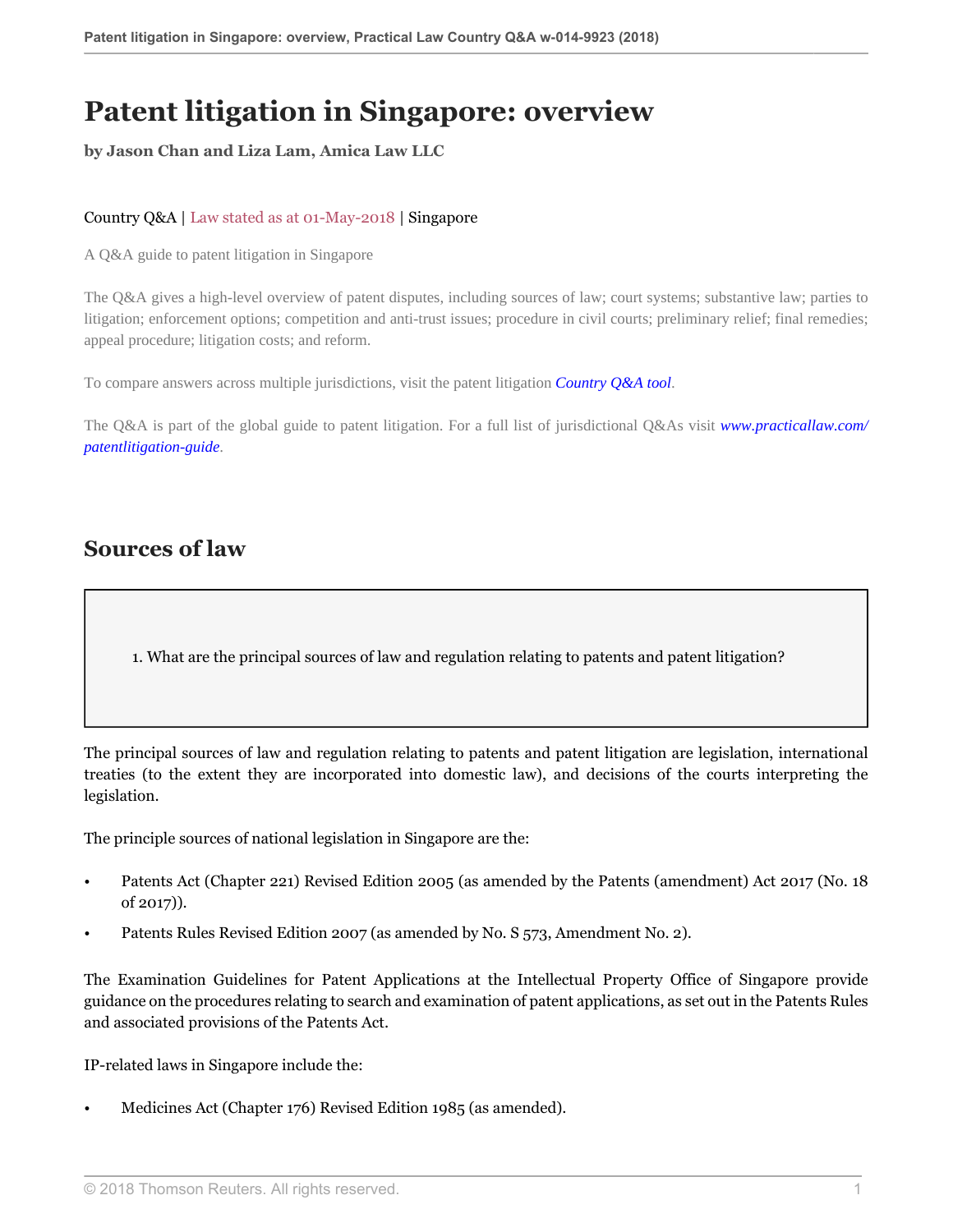- Competition Act (Chapter 50B) Revised Edition 2006 (as amended).
- Civil Law Act (Chapter 43) Revised Edition 1999 (as amended).
- Evidence Act (Chapter 97) Revised Edition 1997 (as amended).

Singapore is a party to major international IP treaties, including the:

- WIPO Paris Convention for the Protection of Industrial Property 1883.
- Patent Cooperation Treaty 1970 (PCT).
- WTO Agreement on Trade-Related Aspects of Intellectual Property Rights 1994 (TRIPS).

The Singapore legal system is based on the English common law system. The common law courts in Singapore generally adopt an adversarial approach to litigation.

Apart from referring to relevant Singapore case law, judges may refer to English case law where the issues involve the interpretation of Singaporean statutes based on English enactments or English statutes applicable in Singapore (which includes patent law issues).

However, the Singapore courts have made significant departures from the decisions of the English courts, as the common law in Singapore develops with a greater recognition of local jurisprudence. Further, there is a greater tendency to consider decisions of important Commonwealth jurisdictions (such as Australia, particularly if they adopt a different approach from that of the English courts).

### **Court system**

2. In which courts/government bodies are patents enforced?

Patents are enforced primarily in the Singapore High Court and the Intellectual Property Office of Singapore (IPOS).

The following can only be brought before the Singapore High Court:

- Patent infringement proceedings.
- Application for compulsory licences.

Patent revocation proceedings can be brought before the IPOS. The IPOS can resolve disputes between different parties on most issues relating to patents, including:

- Validity.
- Opposition.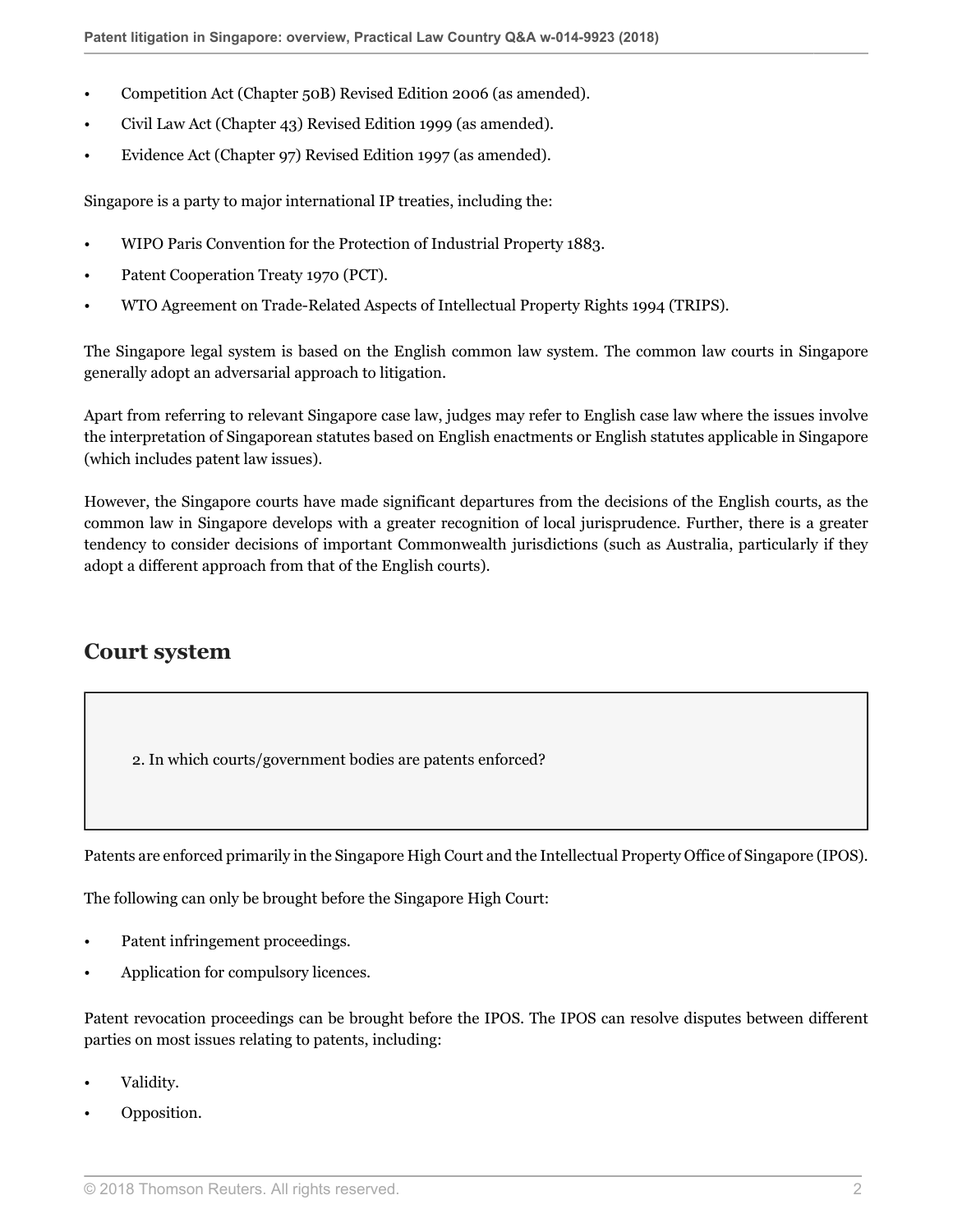- Entitlement.
- Inventorship.

3. Do the courts/government bodies deal with infringement and invalidity simultaneously or must invalidity actions be brought in separate proceedings?

The Singapore courts deal with both infringement and validity together. The validity of a patent is typically raised either as a counterclaim in infringement proceedings or in an action for a declaration of non-infringement.

Although invalidity proceedings can be brought before the Intellectual Property Office of Singapore (IPOS) to revoke a patent, if proceedings are pending in the Singapore court, no proceedings can be instituted before the Registrar at the IPOS without the leave of the court. Further, the IPOS has discretion to refer cases to the court if the issues can be dealt with better by the courts.

4. Who can represent parties before the court and/or government body?

In proceedings before the Singapore High Court, parties must be represented by a qualified advocate and solicitor admitted to the Singapore Bar. Unlike in the UK or some Commonwealth jurisdictions, there is no distinction between solicitors and barristers in Singapore.

In proceedings before the Intellectual Property Office of Singapore, parties can be litigants in person or represented by lawyers or patent agents/attorneys.

5. What is the language of the proceedings? Is there a choice of language?

The language of the proceedings in the Singapore courts and the Intellectual Property Office of Singapore is English. There is no other choice of language available. Evidence can be taken in other languages if translated.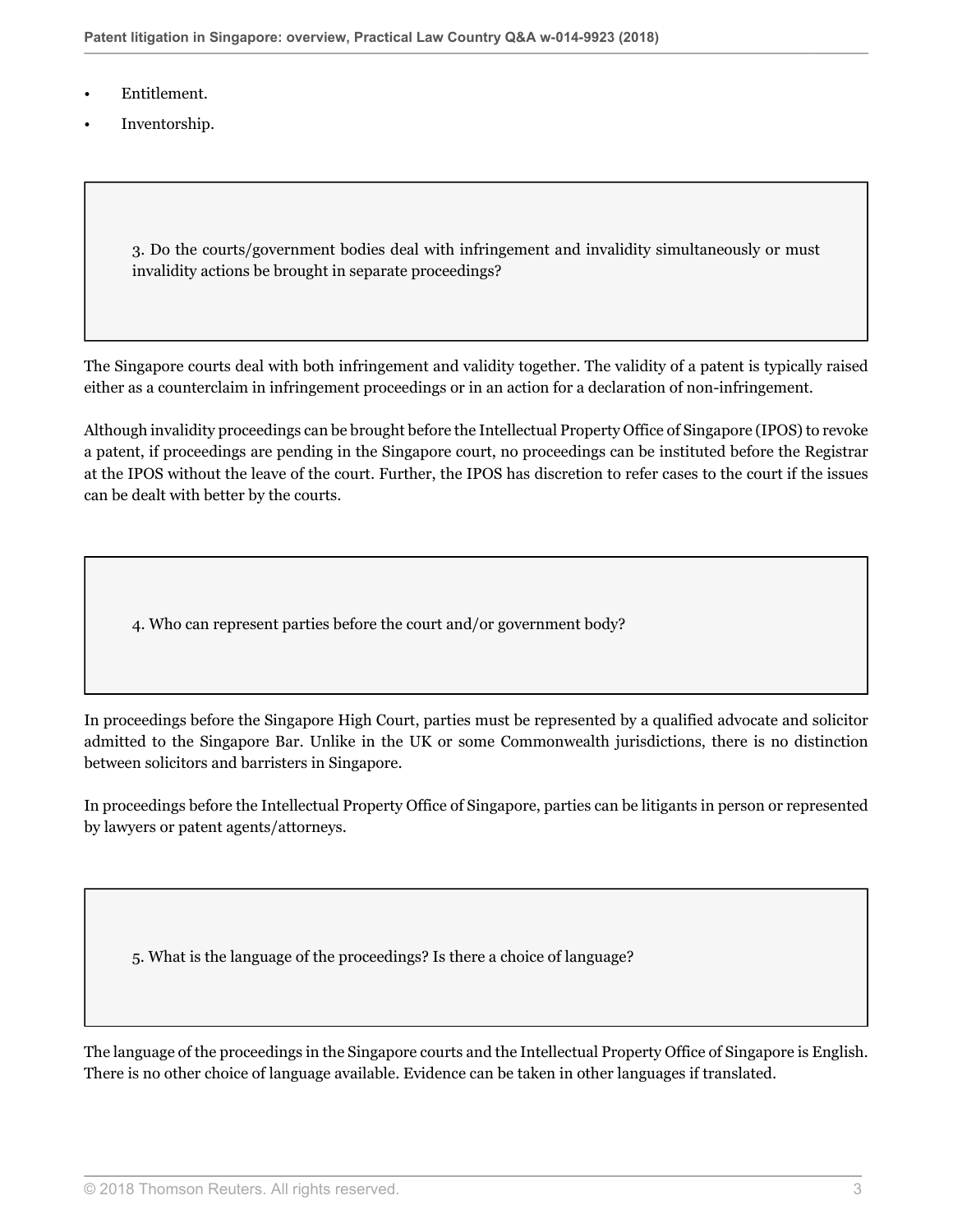6. To what extent are courts willing to consider, or are bound by, the opinions of other national or foreign courts, or other national or international bodies, that have handed down decisions in similar cases?

The common law system of Singapore is characterised by the doctrine of judicial precedent (or *stare decisis*). Therefore, the decisions of the Singapore Court of Appeal are strictly binding on the High Court, the District Court and the Magistrate's Court.

However, other judicial statements (*obiter dicta*) made by the higher court in the judgment which do not directly affect the outcome of the case can be disregarded by the lower court.

Court decisions from England and other Commonwealth jurisdictions are not legally binding on the Singapore courts. However, because of the commonality of legal traditions and jurisprudence, English and other Commonwealth decisions are often considered and sometimes adopted.

## **Substantive law**

7. How is patent infringement assessed?

A patent is infringed if a person does any of the following in Singapore in relation to a patented invention that is in force, without the consent of the patent owner:

- If the invention is a product, making, disposing, offering to dispose, using or importing the product, or keeping the product for disposal or otherwise.
- If the invention is a process, using the process or offering the process for use, or disposing, offering to dispose, using or importing any product obtained directly by means of that process or keeping any such product whether for disposal or otherwise.

For there to be infringement, the defendant's product or process must contain all the essential features of a patent claim. Singapore does not have a doctrine of equivalents. Instead, the Singapore courts adopt a purposive approach to the construction of claims. In other words, the courts consider what a skilled person would have understood the claim to mean in light of the common general knowledge and the specification as a whole at the date of filing of the patent. Therefore, the defendant's product or process may fall within the claim as construed despite any differences or variations.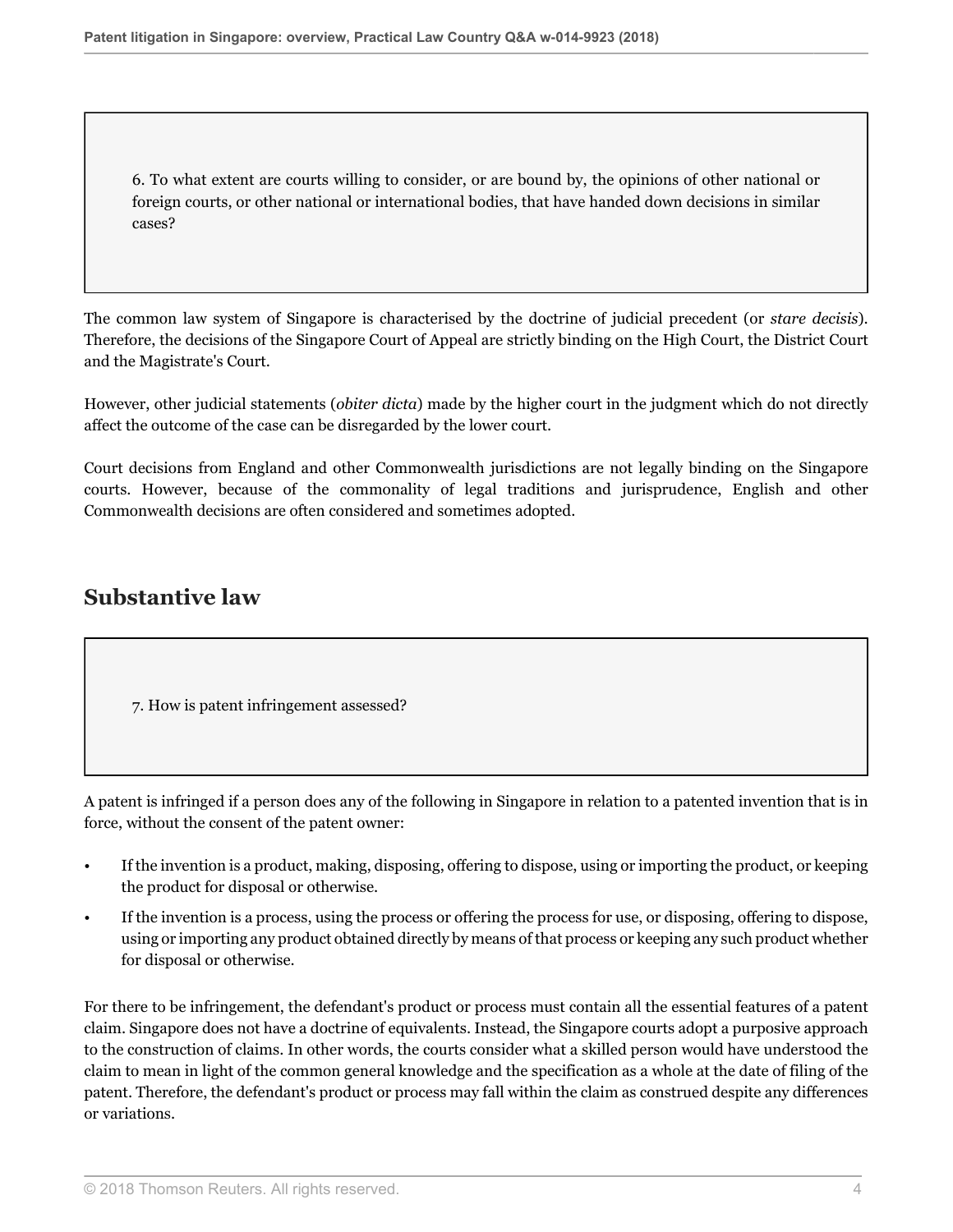The Patents Act does not contain provisions on contributory infringement. Contributory infringement and liability for authorising infringement are governed by the common law rules on joint tortfeasorship.

A person cannot use or offer a process for use in Singapore when they know, or it is obvious to a reasonable person in the circumstances, that its use without the consent of the proprietor would be an infringement of the patent (*section 66(1)(b), Patents Act*). Under territoriality principles, both the offer and use must be made in Singapore. The offeror's knowledge is judged objectively, taking into account what is obvious to a reasonable person in the circumstances.

<span id="page-4-0"></span>8. What defences are available to an alleged infringer?

The key defences are that the allegedly infringing act does not fall within the claims and/or that the relevant patent claims are invalid.

The alleged infringer can also rely on statutory exceptions to infringement, which include:

- Acts done privately and for non-commercial purposes.
- Acts done for experimental purposes relating to the subject matter of the invention.
- Acts consisting of the extemporaneous preparation of a medicine for an individual in accordance with a prescription given by a registered medical or dental practitioner, or consisting of dealing with a medicine so prepared.
- Acts consisting of the use of a product or process in the body or operation of an aircraft, hovercraft or vehicle that has temporarily or accidentally entered or is crossing Singapore (including the air space above it and its territorial waters), or the use of accessories for that aircraft, hovercraft or vehicle.
- Acts consisting of the use, exclusively for the needs of a ship, of a product or process in the body of the ship or in its machinery, tackle, apparatus or other accessories, where the ship has temporarily or accidentally entered the territorial waters of Singapore.
- Acts consisting of the use of an exempted aircraft that has lawfully entered or is lawfully crossing Singapore, or of the importation into Singapore, or the use or storage, of any part or accessory for that aircraft.
- Acts consisting of the importation, use or disposal of a patented product or a product obtained by means of a patented process, which is produced by or with the consent (conditional or otherwise) of the proprietor of the patent or its licensee, including a patent granted outside Singapore in respect of the same or substantially the same invention.
- Acts carried out for the sole purpose of meeting the requirements for marketing approval of a pharmaceutical product.
- Acts carried out under a compulsory licence granted by the Singapore High Court to remedy an anticompetitive practice.
- Acts consisting of the use of a patented product or process by the Singapore Government for public noncommercial purposes, or for or during a national emergency or other circumstances of extreme urgency.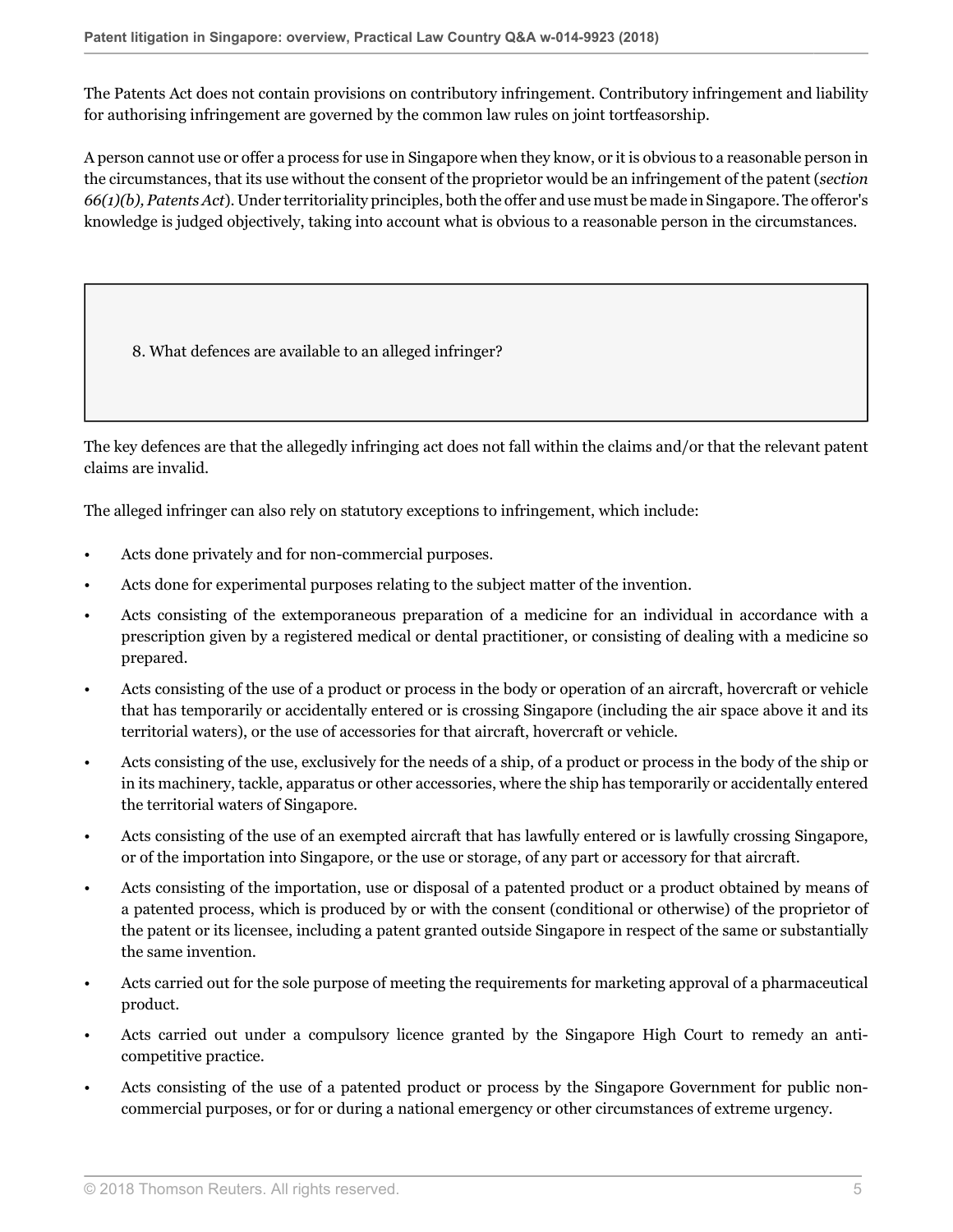The defence of innocent infringement has consequences on the quantum of damages and account of profits, but not on liability for infringement.

9. On what grounds can a patent be invalidated?

A patent can be invalidated on the following grounds:

- Lack of novelty (anticipation).
- Lack of inventive step (obviousness).
- Lack of industrial applicability.
- Ineligible patent subject matter.
- Absence of or defective title (entitlement issues).
- Insufficiency (that is, the specification of the patent does not disclose the invention clearly and completely for it to be performed by a person skilled in the art).
- Added matter extending beyond the application as originally filed.
- Unallowable amendment or correction made to the patent specification.
- The patent was obtained fraudulently, on any misrepresentation.
- Double patenting.

10. Can a court only partially invalidate a patent or transform it into a utility model?

If the validity of a patent is challenged in infringement proceedings and it is found that the patent is only partially valid, the court or the Registrar at the Intellectual Property Office of Singapore can grant relief in respect of the part of the patent that is found to be valid and infringed. However, the claimant must prove that the patent specification was framed in good faith and with reasonable skill and knowledge.

Singapore does not recognise protection through utility models, petty patents, or equivalent rights. Therefore, a patent cannot be transformed into a utility model.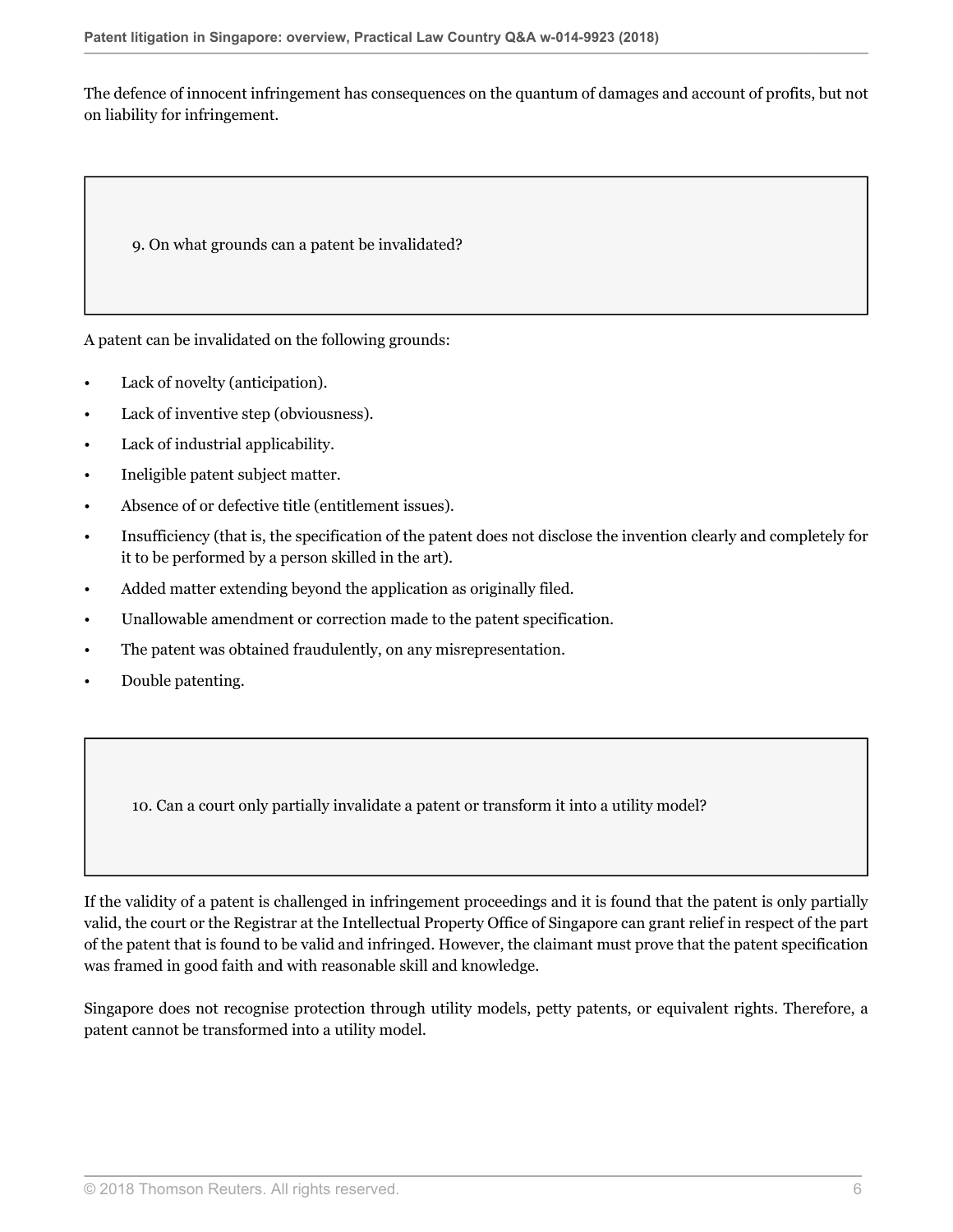11. Is it possible to amend patent claims during proceedings?

It is possible to amend patent claims during revocation or infringement proceedings.

In proceedings before a Singapore court or the Intellectual Property Office of Singapore (IPOS) in which the validity of a patent is challenged, the court or the Registrar can allow the patent proprietor to amend the patent specification as the court or Registrar thinks fit. Generally, the amendments cannot broaden or extend the protection conferred by the patent, and cannot add new matter.

The proposed amendments will be published and advertised for opposition by third parties. If a third party files an opposition, the court or Registrar will notify the patent proprietor and consider the opposition in deciding whether the amendment should be allowed.

The allowability of amendments is subject to the court's discretion, which can take into account factors such as the conduct of the patentee (for example, undue advantage sought previously using the unamended patent) and undue delay.

12. Are there any grounds on which an otherwise valid patent can be deemed unenforceable?

An otherwise valid patent may be unenforceable if:

- The alleged infringing acts fall under the statutory exceptions to infringement (*see [Question 8](#page-4-0)*).
- The patent was not in force when the alleged infringing acts occurred.
- Proceedings have been previously brought before a Singapore court or the Intellectual Property Office of Singapore, where the same issue could and should have been raised.
- Proceedings for infringement have not been brought within six years of the date on which the infringing acts occurred (as for most other torts).
- Enforcement of the patent constitutes a breach of competition rules.
- The alleged infringing act constitutes prior use in good faith by a third party before the priority date of the patent**.**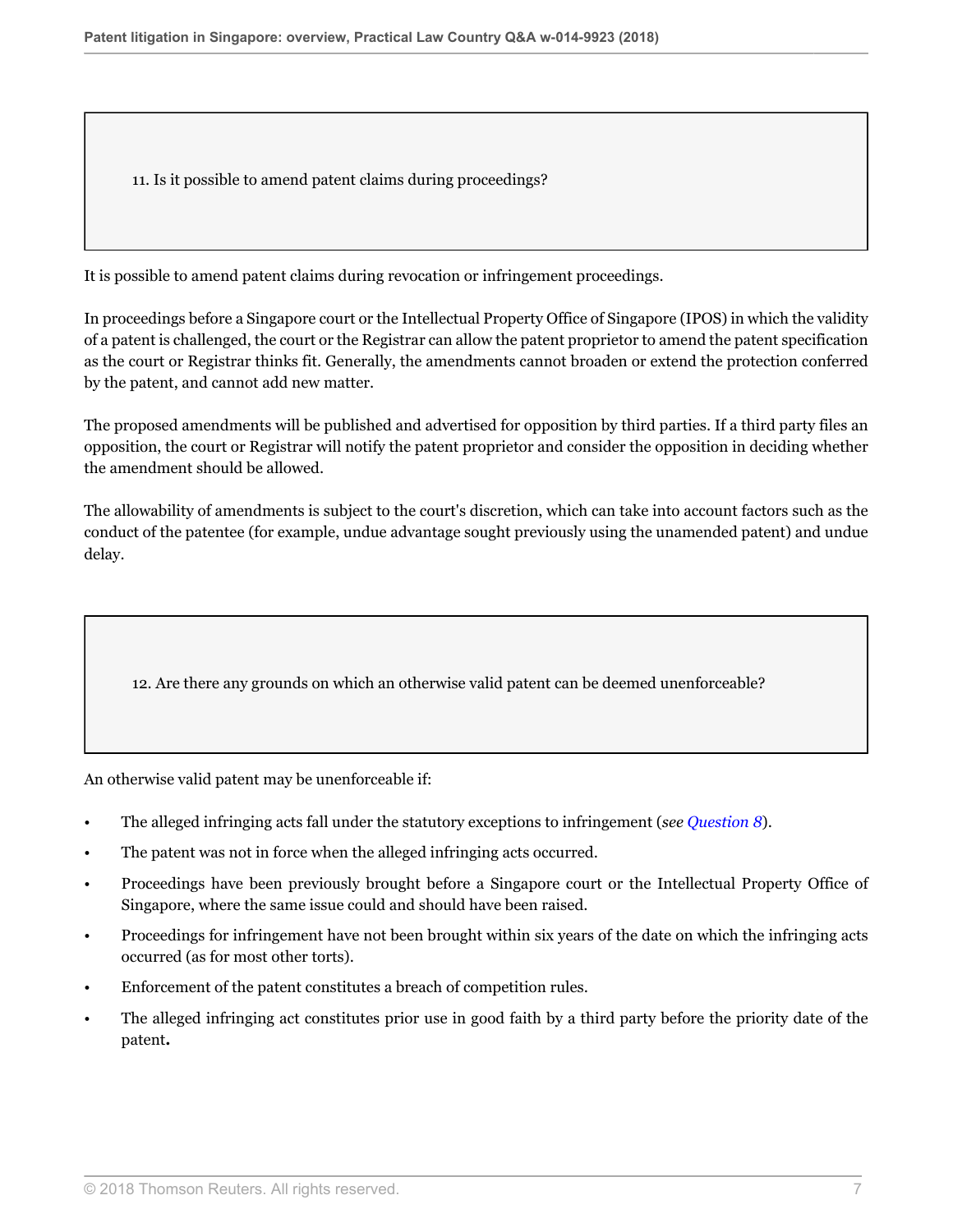## **Parties to litigation**

<span id="page-7-0"></span>13. Who can sue for patent infringement?

#### **Patent holder**

A patent proprietor can sue for patent infringement.

If a patent is owned by more than one person, each of the co-owners can bring infringement proceedings without the consent of the other co-owner(s).

Any co-owner who is not a claimant must be joined as a party, but will not be liable for costs.

#### **Exclusive licensee**

An exclusive licensee has the same rights as the patent proprietor to bring proceedings in respect of any infringement committed after the grant of the exclusive licence. The patent proprietor need not be made a party to the proceedings.

#### **Non-exclusive licensee**

A non-exclusive licensee cannot sue for patent infringement in its own capacity.

#### **Distributor**

<span id="page-7-1"></span>A distributor cannot sue for patent infringement in its own capacity.

#### **Other**

In Singapore, the patent proprietor and another party can agree to refer to the Registrar at the Intellectual Property Office of Singapore the question of whether the party has infringed the patent. On this reference, the patent proprietor can make claims for damages and an account of profits.

14. Under what conditions, if any, can an alleged infringer bring proceedings to obtain a declaratory judgment on non-infringement?

A declaration of non-infringement can be sought before the Singapore High Court or the Intellectual Property Office of Singapore, provided that both: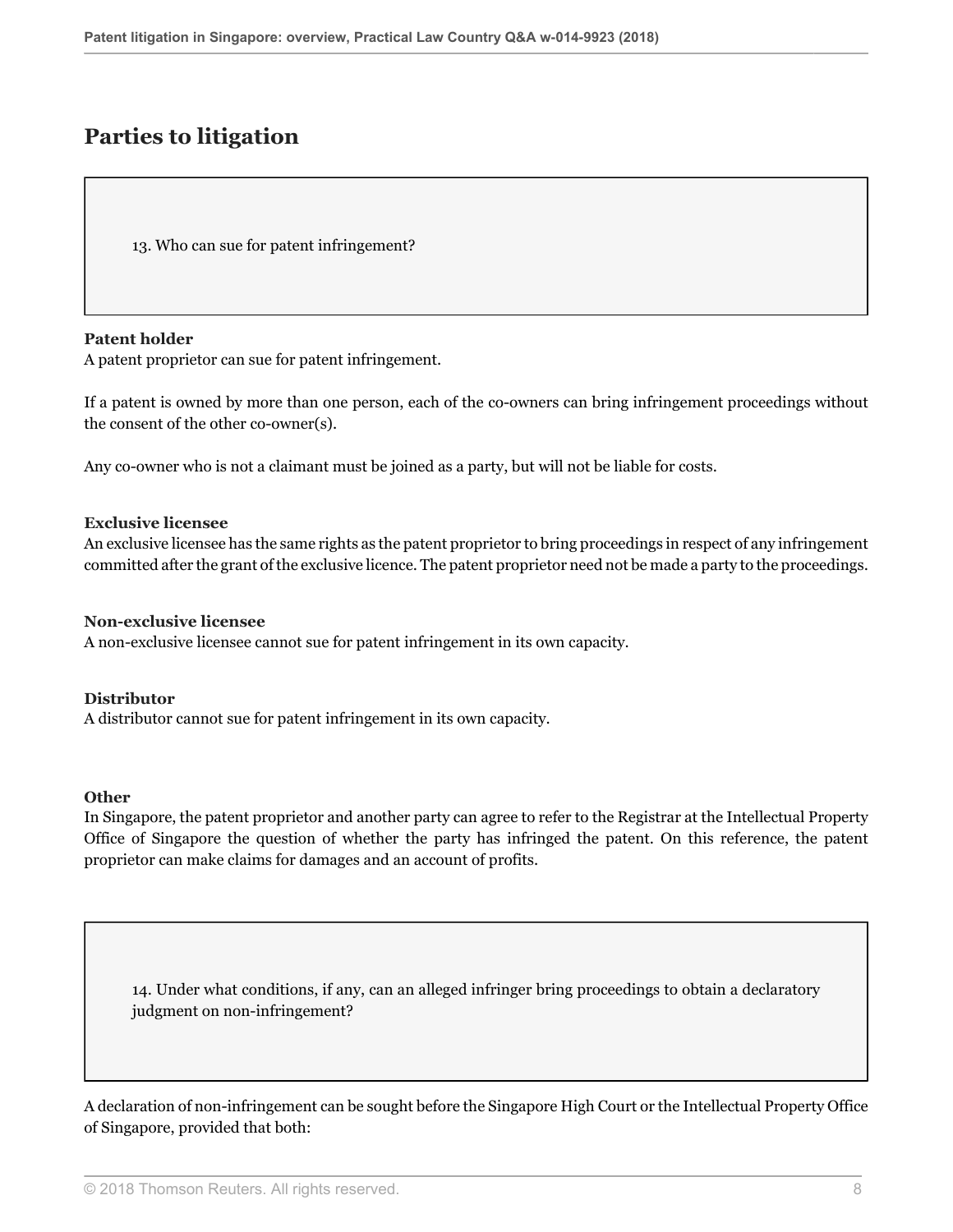- The potential infringer first sought written confirmation from the patent proprietor that the potential infringer's activities do not infringe the patent (including sufficient detail of the activities for assessment by the patent proprietor).
- The patent proprietor has failed to give such confirmation.

An application for a non-infringement declaration can bring certainty and/or choice of forum. However, such application also puts the burden of proof (at least initially) on the potential infringer.

15. Who can be sued for patent infringement?

Any person who has committed an infringing act (whether themselves or through an agent) can be sued for patent infringement.

Where an infringing act is committed by a body corporate, a director can be sued personally if either:

- It can be shown that he/she is the alter ego or directing mind of the company and the company is a sham.
- He/she authorised the performance of a potentially infringing act knowing that it was potentially infringing, and acted in concert with the company.

Two or more parties who combine to infringe can be sued as joint tortfeasors.

16. Is it possible to add or remove parties during litigation?

It is possible to add or remove parties during litigation under the Rules of Court.

The court can, at any stage in any matter, on terms as it thinks fit and either of its own motion or on application:

- Order any person who has been improperly or unnecessarily made a party, or for any reason ceased to be a proper or necessary party, to cease to be a party.
- Order any of the following persons to be added as a party:
	- any person who should have been joined as a party or whose presence before the court is necessary to ensure that all matters in the cause or matter may be effectually and completely determined and adjudicated upon; and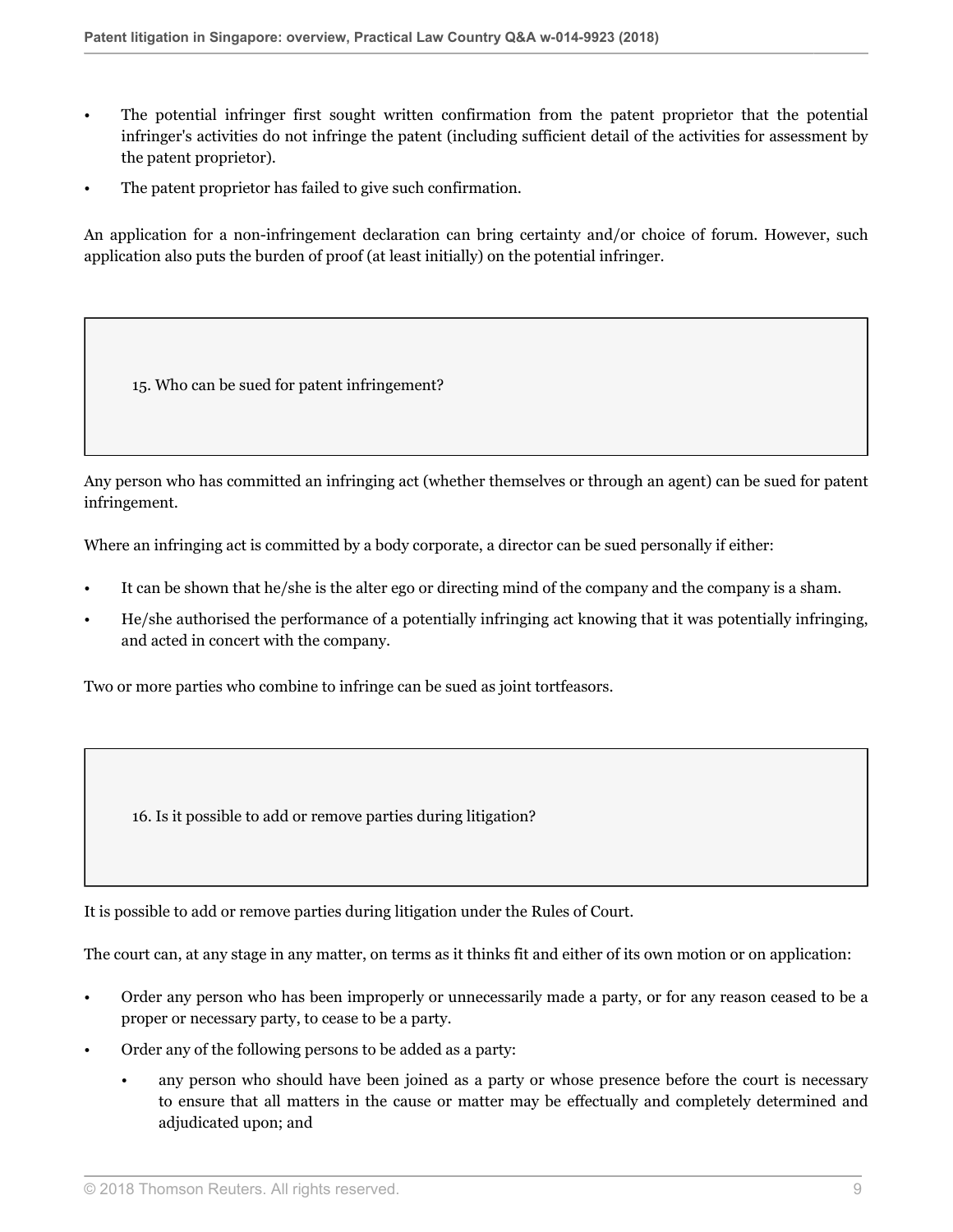• any person between whom and any party to the cause or matter there may exist a question or issue arising out of, relating to, or connected with any relief or remedy claimed in the cause or matter that in the opinion of the court it would be just and convenient to determine as between them and that party as well as between the parties to the cause or matter.

No person can be added as a claimant without their consent signified in writing or in any other manner as may be authorised.

Any application by a person to add parties must (except with leave of the court) be supported by an affidavit showing their interest in the matters in dispute, or in the question or issues to be determined between them and any party to the cause or matter.

Change of parties can also be allowed following the death or bankruptcy of an existing party.

## **Enforcement options**

17. What options are open to a patent holder when seeking to enforce its rights in your jurisdiction?

#### **Civil proceedings**

Patents are enforced in civil proceedings brought by the patent proprietor or, in some cases, the exclusive licensee (*see [Question 13](#page-7-0)*).

Civil actions are typically brought in the Singapore High Court or the Intellectual Property Office of Singapore (IPOS). The Registrar at IPOS can decide on infringement disputes, but its powers in infringement proceedings are limited (*see Question 13, [Other](#page-7-1)*).

#### **Criminal proceedings**

The Patents Act does not provide for criminal proceedings for patent infringement.

#### **Border measures**

The Patents Act does not provide for the seizure of imported goods by Singapore Customs or any other border measures.

18. Is it compulsory to send a cease and desist letter to an alleged infringer before commencing patent proceedings?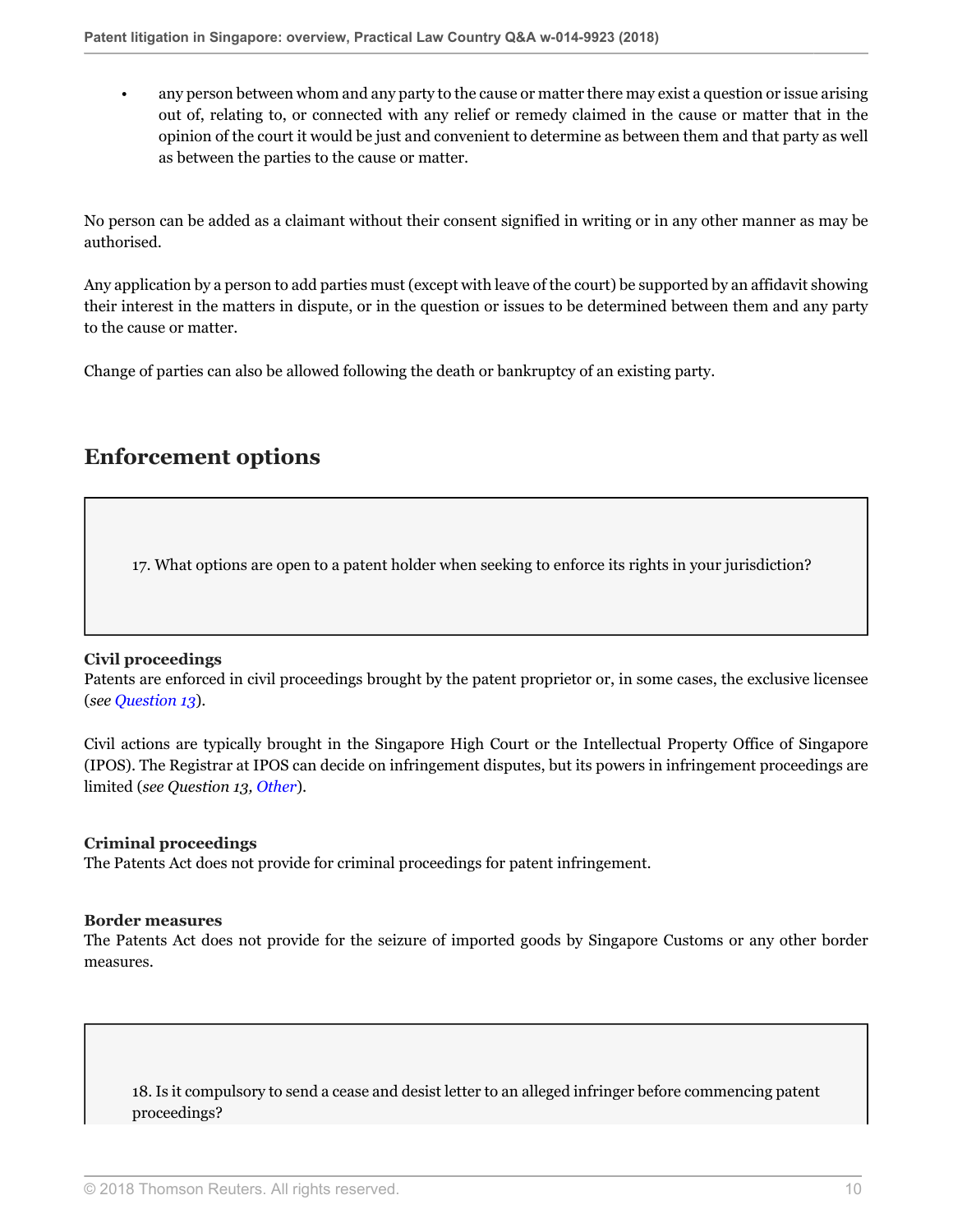It is not compulsory to send a cease and desist letter before commencing proceedings. The patent proprietor must consider whether to do so given the specific circumstances, the objective(s) it wishes to secure, and take advice on the consequences. Caution should be exercised, as a cease and desist letter can amount to a groundless threat of infringement proceedings.

Mere notification of the existence of a patent, which does not constitute a threat of proceedings, can be sent to minimise the risk of the alleged infringer claiming innocent infringement (through having no prior knowledge of the existence of the patent).

An aggrieved party can bring an action for groundless threats and claim:

- A declaration to the effect that the threats are unjustified.
- An injunction against the continuance of the threats.
- Damages for any loss sustained as a result of the threats.

19. To what extent are courts willing to grant cross-border or extra-territorial injunctions (preliminary or permanent)?

The Singapore courts do not generally grant cross-border or extra-territorial injunctions. For example, it has been held that a worldwide Mareva injunction (that is, a freezing order) will only be granted in very exceptional circumstances.

20. To what extent do courts recognise the blocking effect of "torpedo" actions abroad?

The use of a torpedo action in a foreign court to impose an obligation on another court (in which a mirroring infringement action is or may be commenced) to stay its proceedings has not been reported in Singapore.

The Singapore courts are unlikely to recognise the blocking effect of torpedo actions in Singapore, due to the principle of territoriality.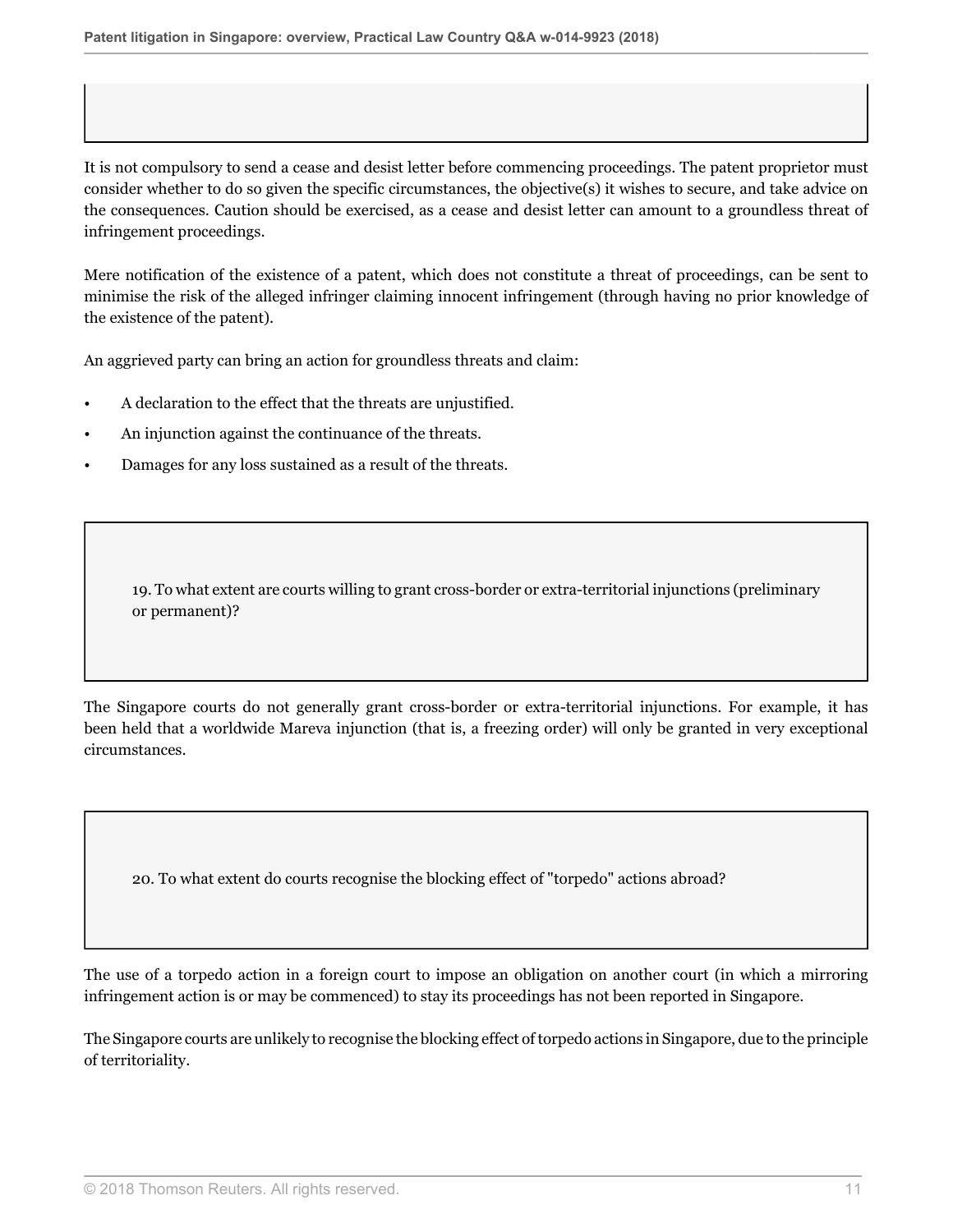21. To what extent are arbitration, and alternative dispute resolution (ADR) methods (such as mediation), available to resolve patent disputes?

Intellectual property disputes can be resolved through ADR, including:

- Party-driven negotiation.
- Mediation and neutral evaluation provided by the:
	- World Intellectual Property Organization Arbitration and Mediation Center (WIPO AMC);
	- Singapore Mediation Centre; and
	- Singapore International Mediation Centre.
- Arbitration provided by the:
	- WIPO AMC; and
	- Singapore International Arbitration Centre.
- Expert determination provided by the WIPO AMC.

The main forms of ADR in Singapore are arbitration, mediation and neutral evaluation. ADR methods are generally voluntary or agreed under a contract.

The courts cannot force parties to use ADR, but encourage such use. The use of ADR methods is also strongly promoted and encouraged by the Singapore Government and the Intellectual Property Office of Singapore (IPOS).

In recent years, ADR methods have significantly increased in importance as a means of dispute resolution in a wide range of disputes. ADR can be considered at various stages of litigation, and failure to engage in ADR can have an adverse impact on costs recovery.

#### **Arbitration**

Any dispute that the parties agree to submit to arbitration under an arbitration agreement can be determined by arbitration, unless this is contrary to public policy.

While Singapore statutes do not expressly define matters that are non-arbitrable, the Court of Appeal has held that certain matters may not be arbitrable for reasons of public interest (*Larsen Oil and Gas Pte Ltd v Petropord Ltd (2011) SGCA 21*). One example is patent validity, which has a wide public impact.

#### **ADR**

There are currently no statistics available on the number of patent disputes resolved through ADR methods in Singapore. ADR methods are currently not commonly used in patent-related matters. One reason may be that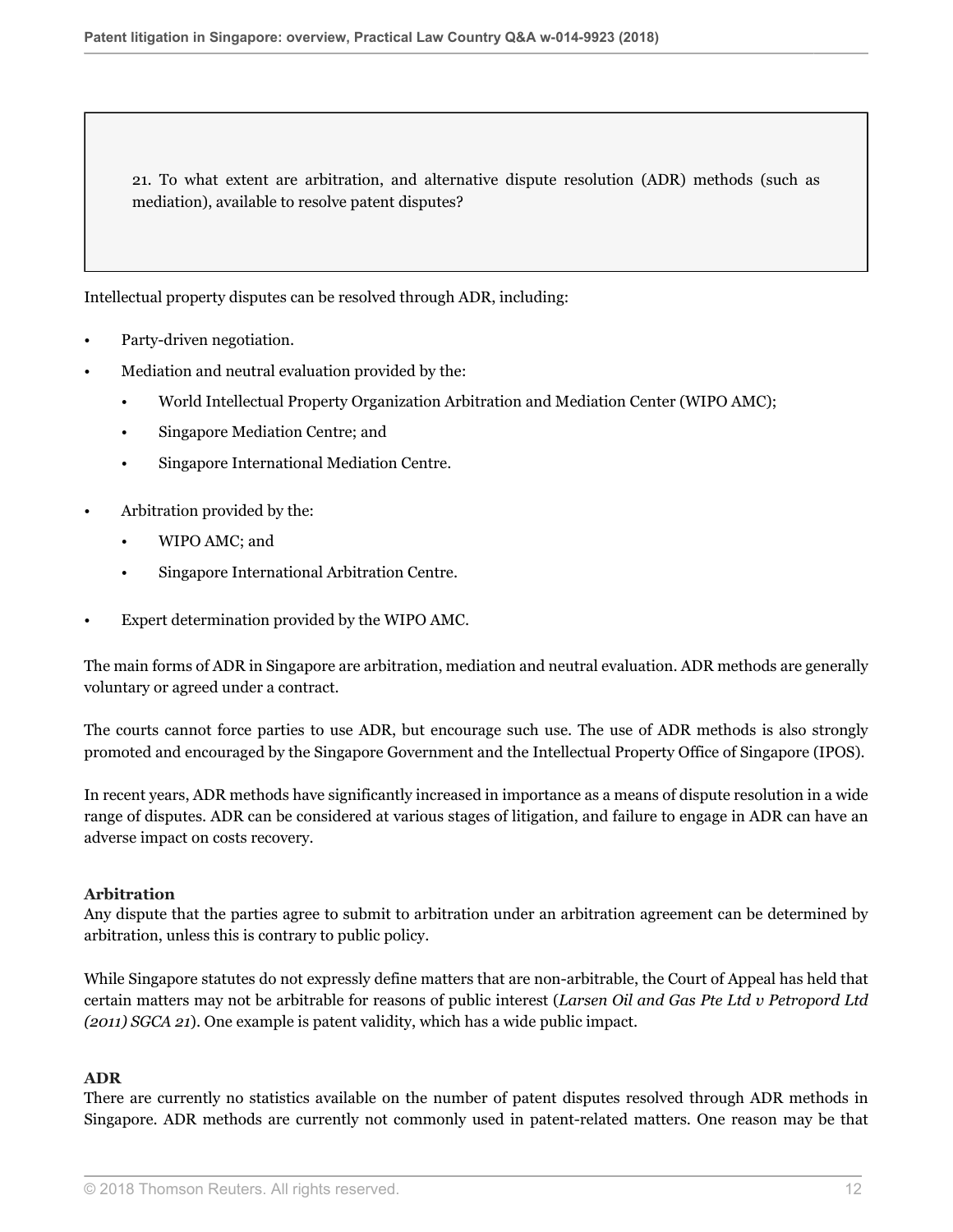injunctive relief, which can be crucial in patent-related matters, is more appropriately ordered by the courts than an arbitrator.

The IPOS is looking to set up a team of IP expert adjudicators to resolve IP disputes filed with the IPOS.

## **Competition and anti-trust**

22. Can a patent holder bring proceedings claiming both patent infringement and unfair competition for the same set of facts?

A patent infringement action can be combined with a number of other claims, including copyright infringement, passing off, trade mark infringement, and breach of contract, provided they can be heard by the same forum (generally, the Singapore High Court).

There is no action for unfair competition available in Singapore.

23. To what extent can enforcement of a patent expose the patent holder to liability for an anti-trust violation?

The Singapore Competition Act penalises certain types of agreements or conduct relating to intellectual property (including patents) that may have appreciable anti-competitive effects. This includes agreements (such as licensing agreements) that:

- Have as their object or effect the prevention, restriction or distortion of competition in Singapore.
- May facilitate or amount to price-fixing, market-sharing or output limitation.
- May amount to abuse of a dominant position (for example, through extending the patent holder's market power beyond the scope granted by its patent rights, or protecting, enhancing or maintaining a dominant position other than through merit).

To date, enforcement under these provisions has not been brought up in Singapore patent cases. For example, no public case involving payment for delay (PFD) agreements has come before the Competition Commission of Singapore (CCS). However, this does not mean that PFD agreements would be accepted under Singapore competition law. Instead, any agreement shown to be anti-competitive by object or effect will attract scrutiny and sanctions of the CCS, including PFD agreements (such as the agreement between Johnson & Johnson and Novartis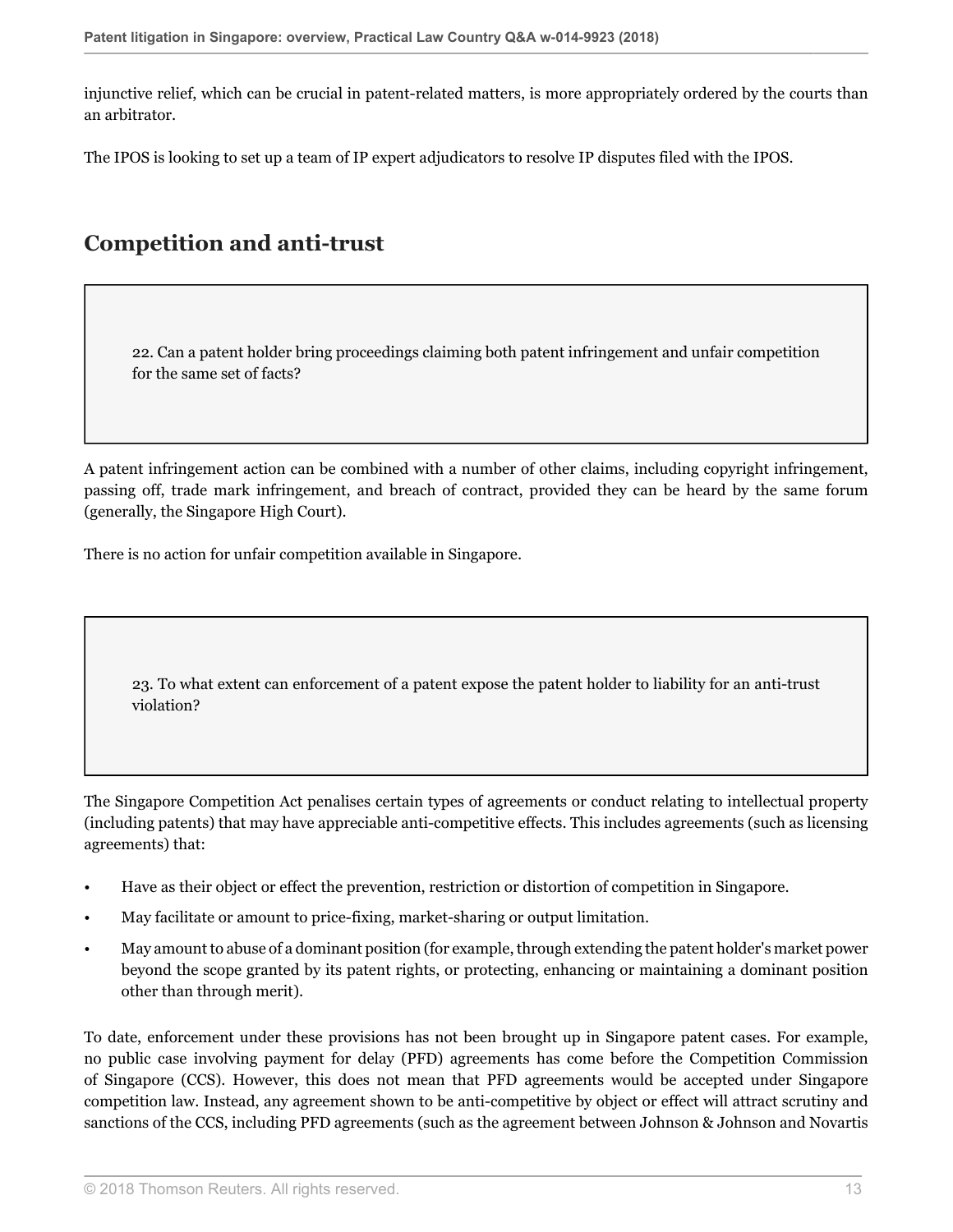AG to delay market entry of a generic version of the painkiller Fentanyl, which was found to be anti-competitive by the European Commission).

### **Procedure in civil courts**

24. What is the format of patent infringement proceedings?

Patent infringement proceedings are initiated by filing a writ of summons. The endorsed writ must be served on the named defendant in accordance with prescribed rules within its validity period. The claimant must file a statement of claim, setting out its claims against the defendant. The defendant must then file its defence and any counterclaim against the claimant (for example, revocation of the patent).

The process for discovery and exchange of affidavit evidence then takes place. Once completed, parties and the court can set a trial date, where the matter will be substantively presented by the parties and examined in court. Disputed issues are decided by a judge.

A patent infringement trial typically lasts between 18 to 24 months, depending on the complexity of the claim.

The usual order of matters is as follows:

- Filing of parties' pleadings.
- Case management conferences.
- Discovery process.
- Conduct of experiments.
- Exchange of evidence (witness statements and expert reports).
- Pre-trial directions by the judge.
- Submission of opening statements.
- Open court trial.
- Closing submissions.

25. What are the rules and practice concerning evidence in patent infringement proceedings in your jurisdiction?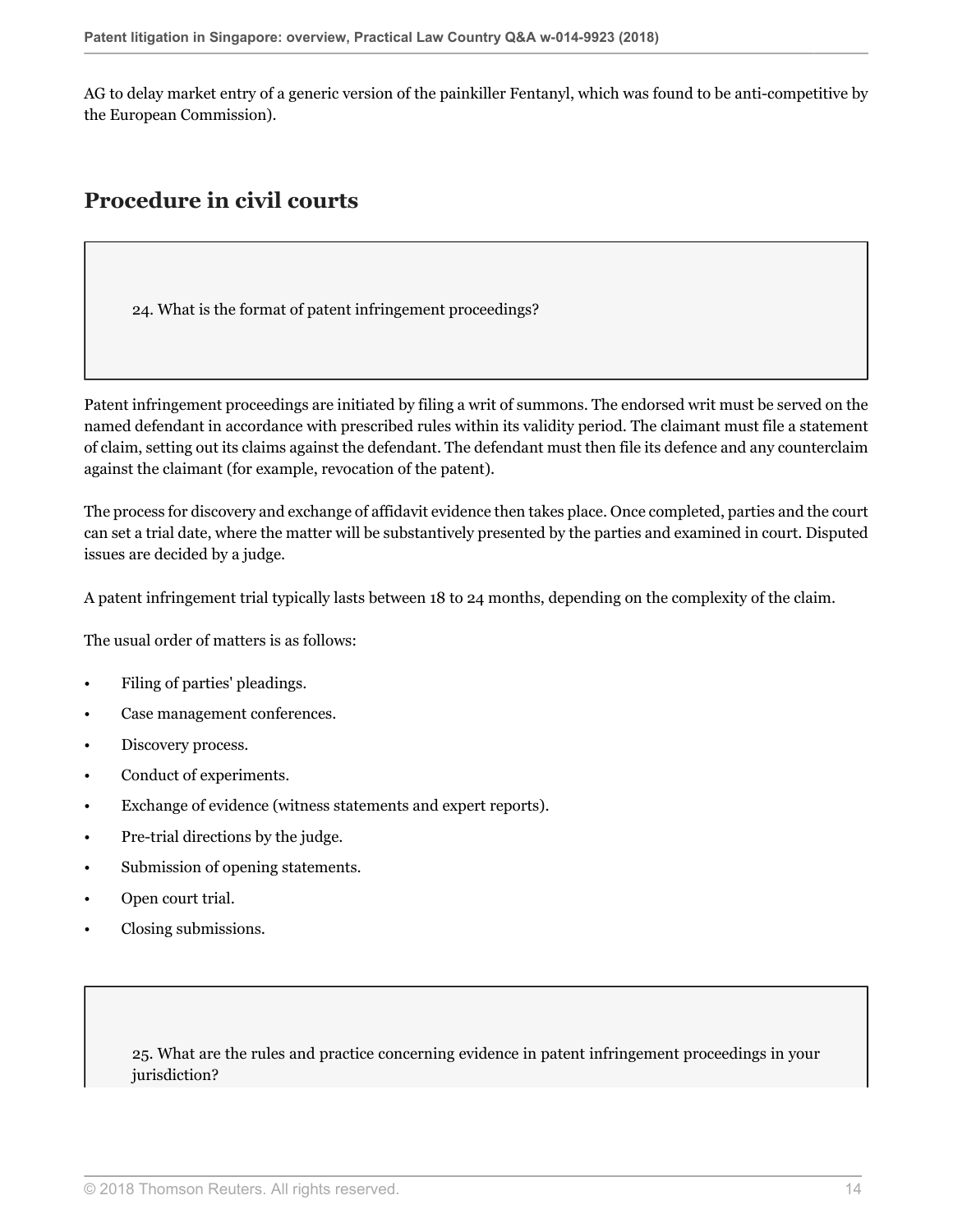#### **Documents**

In principle, all evidence (including documentary evidence) must be adduced by way of affidavit.

#### **Witness evidence**

Witness evidence in patent cases is usually confined to confirming the contents of the witness affidavit. However, any fact required to be proven at trial by witness evidence must be proved by the examination of witnesses in open court, unless the court orders or the parties agree otherwise.

#### **Expert evidence**

The use of expert evidence in patent cases is common due to the technical nature of patent matters. Neutral assessors are usually appointed by the court and experts engaged by the parties to comment on questions of fact or opinion where specialised skill and/or knowledge is required. All experts owe a duty to court to be independent and honest.

Expert evidence is particularly relevant in assessing issues that must be read through the eyes of a "person skilled in the art", such as disputes over novelty, inventive step and enabling disclosure. The role of an expert witness is to:

- Explain words or terms of science or art appearing in the documents that must be construed by the court.
- Give expert assistance to the court (for example, on the laws of science or the principles behind a technical process or system).
- Inform the court on the state of public knowledge with regard to the matters before it.

However, an expert witness cannot assist the court in its interpretation of a document, as the court is responsible for analysing the facts and applying the law to the facts.

It is desirable that expert witnesses have no actual or apparent interest in the outcome of the proceedings. However, it is also recognised that there are fields in which only a limited number of experts are available and that those who are pre-eminent may have direct work experience in the field or with competitors who may be thought to threaten their independence. Such cases should be dealt with care.

The mere fact that expert witnesses are not independent because they may be related in any way with the patentee does not disqualify them as witnesses. However, this means that their evidence must be scrutinised with greater care because of the increased likelihood of bias. The test for determining whether expert evidence should be discounted is one of actual partiality rather than apparent partiality.

26. Is evidence obtained in criminal proceedings admissible in civil proceedings and vice versa?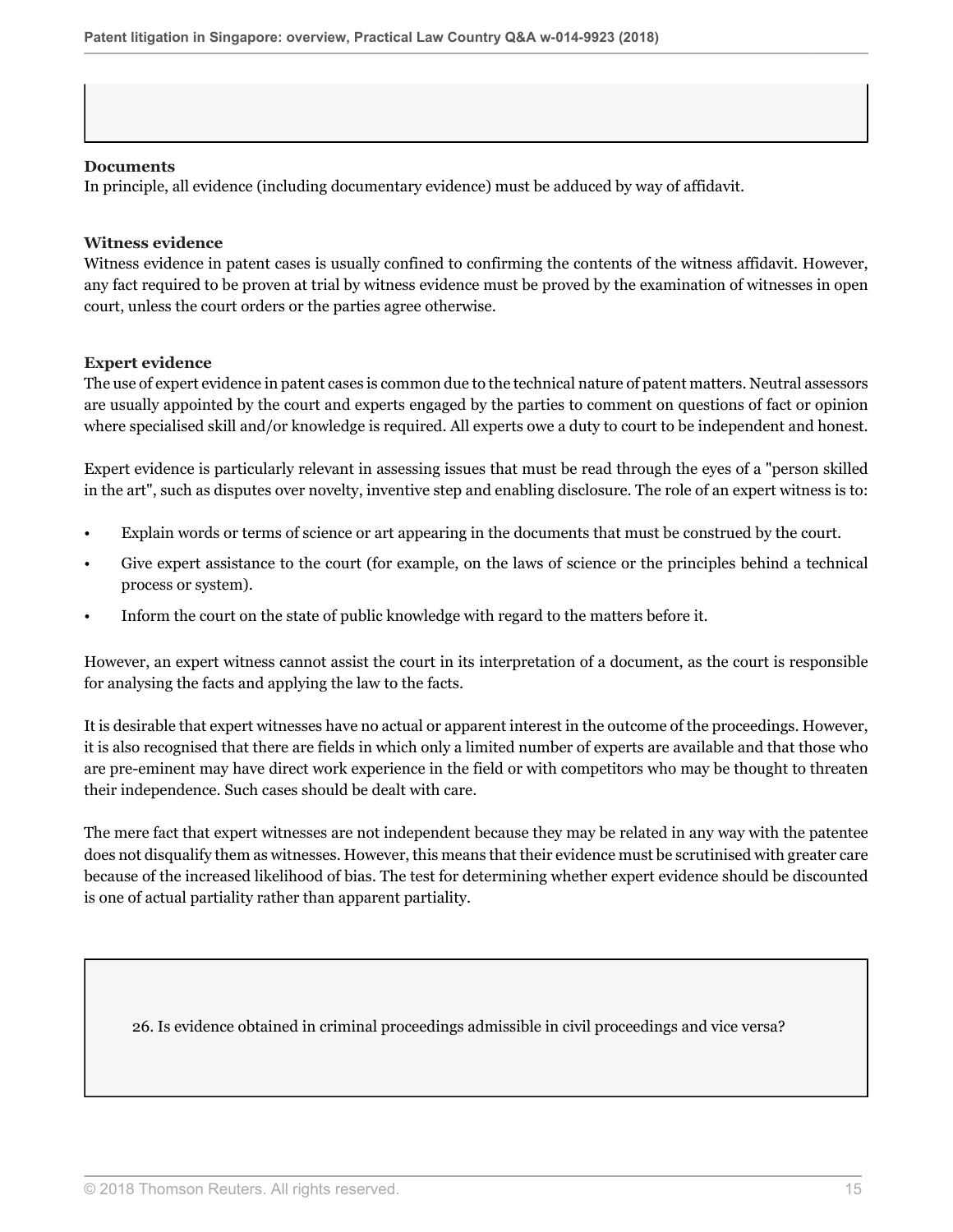The Patents Act does not provide for criminal proceedings for patent infringement, unlike for trade mark, copyright and registered design offences.

Generally, evidence that is given in open court in civil or criminal proceedings or recorded in a judgment (and is therefore not confidential) can be referred to in other proceedings. Alternatively, permission can be sought from the court to use the material.

Under the Riddick principle, documents obtained through discovery can only be used for the purposes of the specific proceedings (whether criminal or civil), unless either:

- They are read to the court or by the court in a public hearing.
- The court or disclosing party gives permission.

Criminal convictions can be relied on in a civil action to prove that certain conduct took place.

27.Is evidence obtained in civil proceedings admissible in other civil proceedings?

Evidence obtained in civil proceedings can be used in other civil proceedings. However, where documents or information were obtained by compulsion (that is, through a court process or by court order), the party that received the documents or information cannot use them in other proceedings without leave of the court.

28. To what extent is pre-trial disclosure permitted and what other mechanisms are available for obtaining evidence from an adverse party or third parties?

#### **Pre-trial discovery**

Pre-trial discovery is permitted on application to court, if the applicant can demonstrate the following:

- A reasonable prima facie case of wrongdoing against the person(s) whom information/identity is sought of.
- The documents or information are relevant to the contemplated proceedings against these persons.
- Discovery is necessary for disposing fairly of the matter or saving costs.

#### **Other mechanisms**

Other methods of obtaining evidence from an adverse party or third parties include pre-action interrogatories and search orders.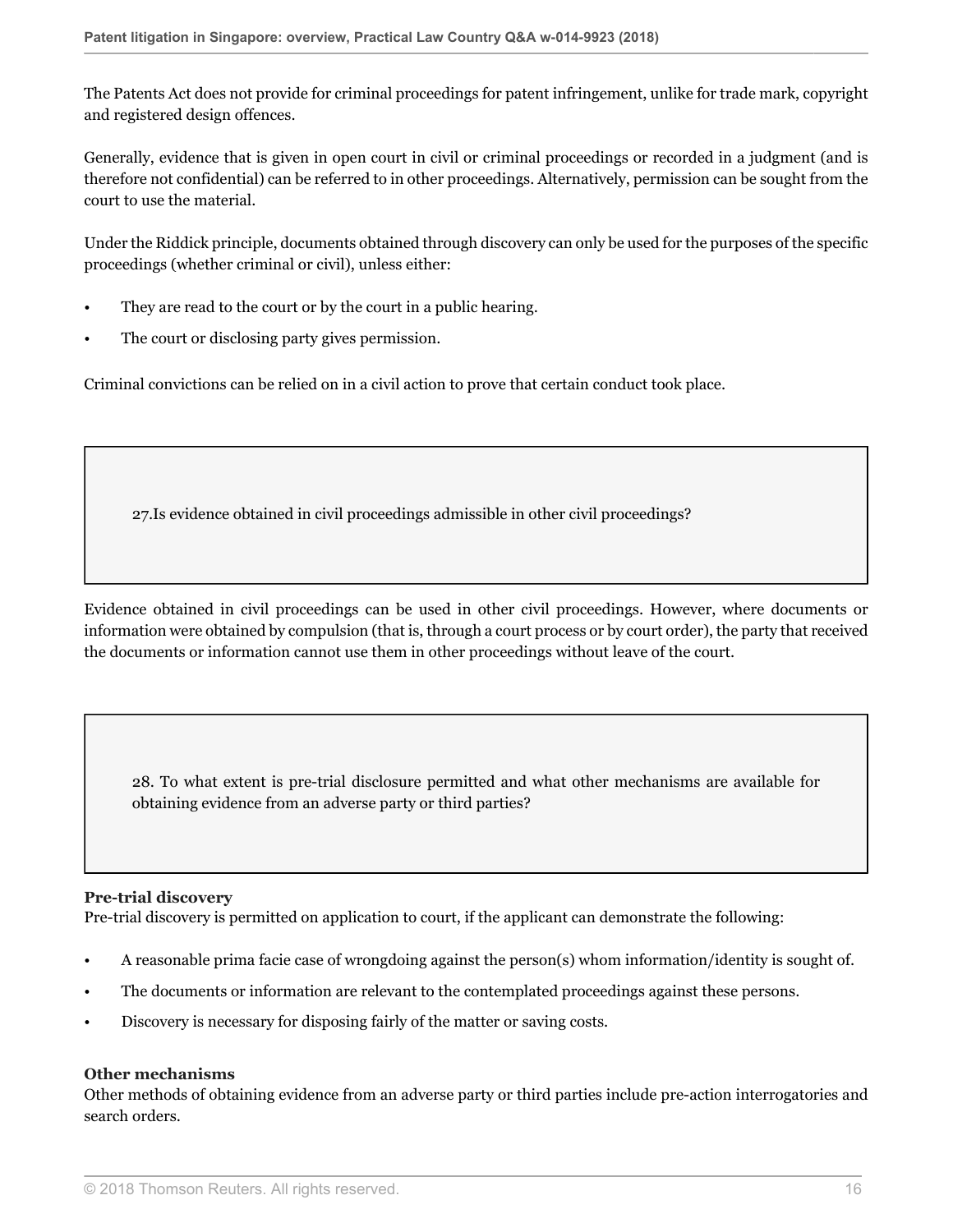29. What level of proof is required for establishing infringement or invalidity?

The standard of proof in civil proceedings is on the balance of probabilities (that is, an allegation is more likely to be true than not). This burden initially lies on the claimant. However, in some circumstances the burden may shift to the defendant if the claimant has made out a prima facie case of infringement. In all cases, the defendant must prove invalidity on the balance of probabilities.

For example, in infringement proceedings, the initial burden of proof is on the patent proprietor to prove that its patent has been infringed to the required standard of proof. However, the burden is reversed if the patent is a process for obtaining a product. The burden of proving that a product is not made by the process lies with the alleged infringer if either:

- The product is new.
- There is substantial likelihood that the product was made by the process and the patent proprietor has been unable, through reasonable efforts, to determine the process actually used.

In considering whether a party has discharged its burden, the court must not require them to disclose any manufacturing or commercial secret if it appears to the court that it would be unreasonable to do so.

If a declaration of non-infringement is sought, the burden of proof lies on the person seeking that declaration.

In invalidity proceedings, the initial burden is on the party seeking invalidation to prove that the patent is invalid to the required standard of proof. For example, bare assertions made by an expert witness that the patent in suit is obvious in light of the prior art are insufficient to discharge the burden of proof to establish obviousness. The expert must provide reasons and explanation on why and how the prior art would obviously have led a skilled person in the art to the patented invention. To establish invalidity of a patent on the grounds of insufficiency, the burden of proof is not discharged if the expert only highlights ambiguities in the text of the patent specification. The expert must provide solid evidence to prove that those ambiguities will render the patented invention unworkable from the point of view of a person skilled in the art.

The claimant must also prove damages (usually after the trial on liability). However, the courts are often willing to infer that damage has been caused by the wrongful invasion of a patentee's monopoly, and will not be deterred from awarding substantial damages simply because of the difficulty or impossibility of proving precise figures for calculating such damages.

#### 30. How long do patent infringement proceedings typically last?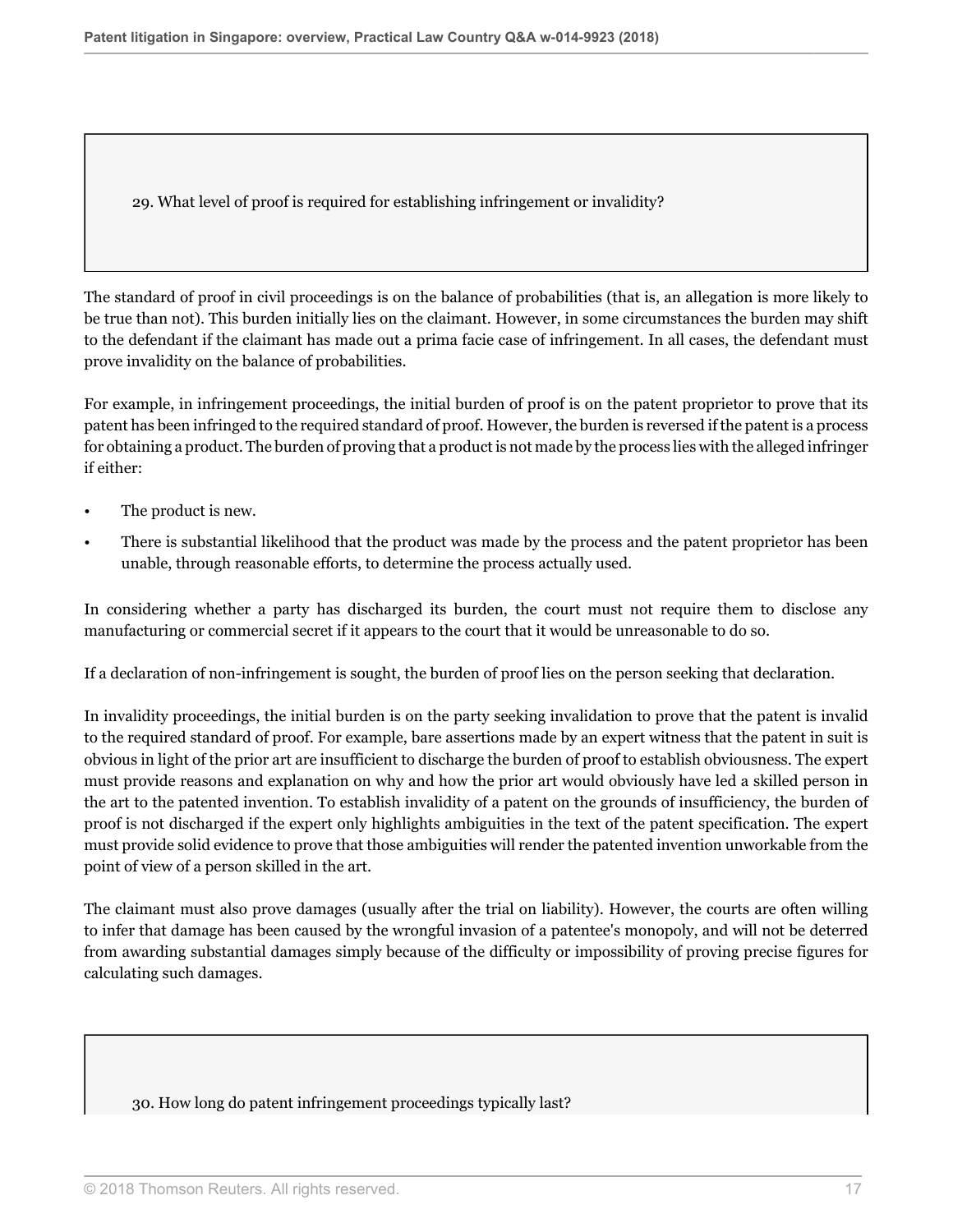Patent infringement proceedings typically last between 18 months and three years. Matters such as the complexity of the case, extent of interlocutory applications and availability of court time, will have an impact on the timeline.

#### **Fast-track procedures**

Fast-track procedures are not available for patent proceedings in Singapore. However, a party can apply for the proceedings to be heard on an expedited basis.

#### **Timetable**

An initial timetable for proceedings is ordered at the first case management conference. Subsequent and regular conferences are conducted by the court to issue deadlines and manage the flow of the proceedings.

#### **Delay**

A defendant can seek to delay the proceedings by:

- Avoiding service of process.
- Challenging jurisdiction of the court if either party is not in Singapore.
- Applying for a stay of action based on *forum non conveniens*.
- Applying for a stay of action based on concurrent proceedings in another jurisdiction.
- Filing interlocutory applications, whenever possible.
- Delaying discovery obligations.
- Filing appeals against decisions, whenever possible.
- Seeking extensions of time.
- Seeking to apply for determination of preliminary issues, or to bifurcate the proceedings between validity and infringement.

## **Preliminary relief**

31. Is preliminary relief available, and if so what measures are available and under what conditions?

Preliminary measures are available in the form of interim injunctions, interim detention or preservation of property, interim payments and search orders.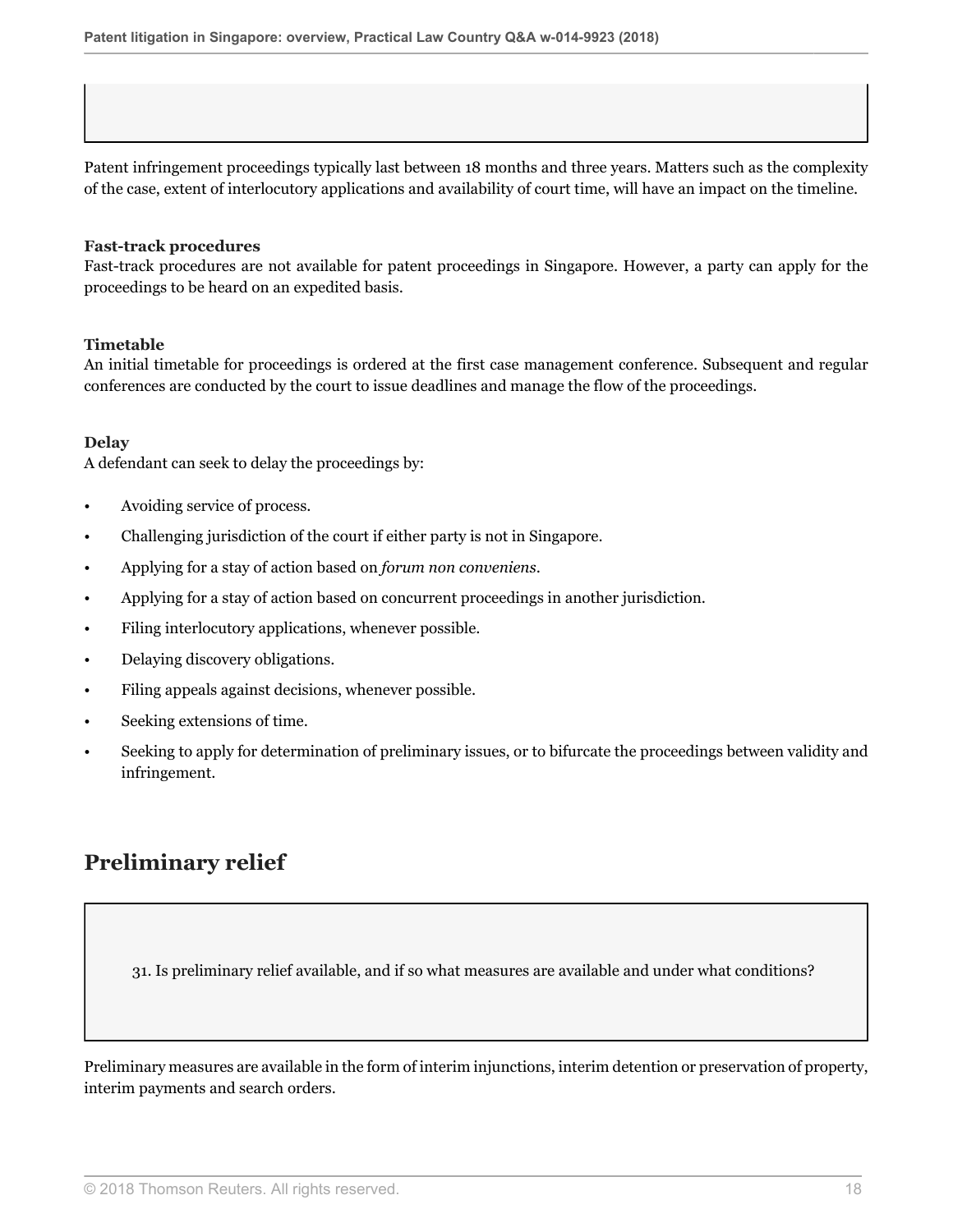#### **Search and preservation orders**

To obtain a search order (formerly known as an Anton Piller order), the following conditions must be satisfied:

- The claimant has an extremely strong prima facie case.
- Very serious damage would be caused to the claimant if the search order is not granted.
- There is clear evidence that the defendant has in its possession incriminating materials, and there is a real possibility that it may conceal or destroy such materials.

#### **Injunctions**

Generally, a preliminary injunction will be granted if the following conditions are met:

- Existence of a serious question to be tried (that is, the claimant's claim is not frivolous or vexatious).
- If the claimant subsequently succeeds in establishing a right to a permanent injunction, it would not be adequately compensated by an award of damages for the loss sustained in the meantime if a preliminary injunction is not awarded.
- The balance of convenience lies in favour of granting the injunction (that is, if the defendant subsequently succeeds in establishing that the injunction was not justified, they would be adequately compensated by damages for the loss arising from the preliminary injunction).

To obtain a Mareva injunction, the following conditions must be met:

- The claimant must:
	- have a valid interest/cause of action over which the court has jurisdiction;
	- have a good arguable case;
	- have made full and frank disclosure to the court; and
	- provide an undertaking to abide by an order to pay damages.
- The defendant must have assets in the jurisdiction (or outside the jurisdiction, for worldwide Mareva injunctions).
- There is a real risk that the assets will be dissipated, so as to render the judgment nugatory.

#### **Other**

An interim payment can be ordered if the court is satisfied that:

- The defendant has admitted liability for the claimant's damages, or the claimant has obtained judgment or an order regarding a sum (yet to be assessed) due from the defendant to the claimant.
- If the action proceeded to trial, the claimant would obtain judgment against the defendant for a substantial sum of damages, or other sum of money apart from damages or costs.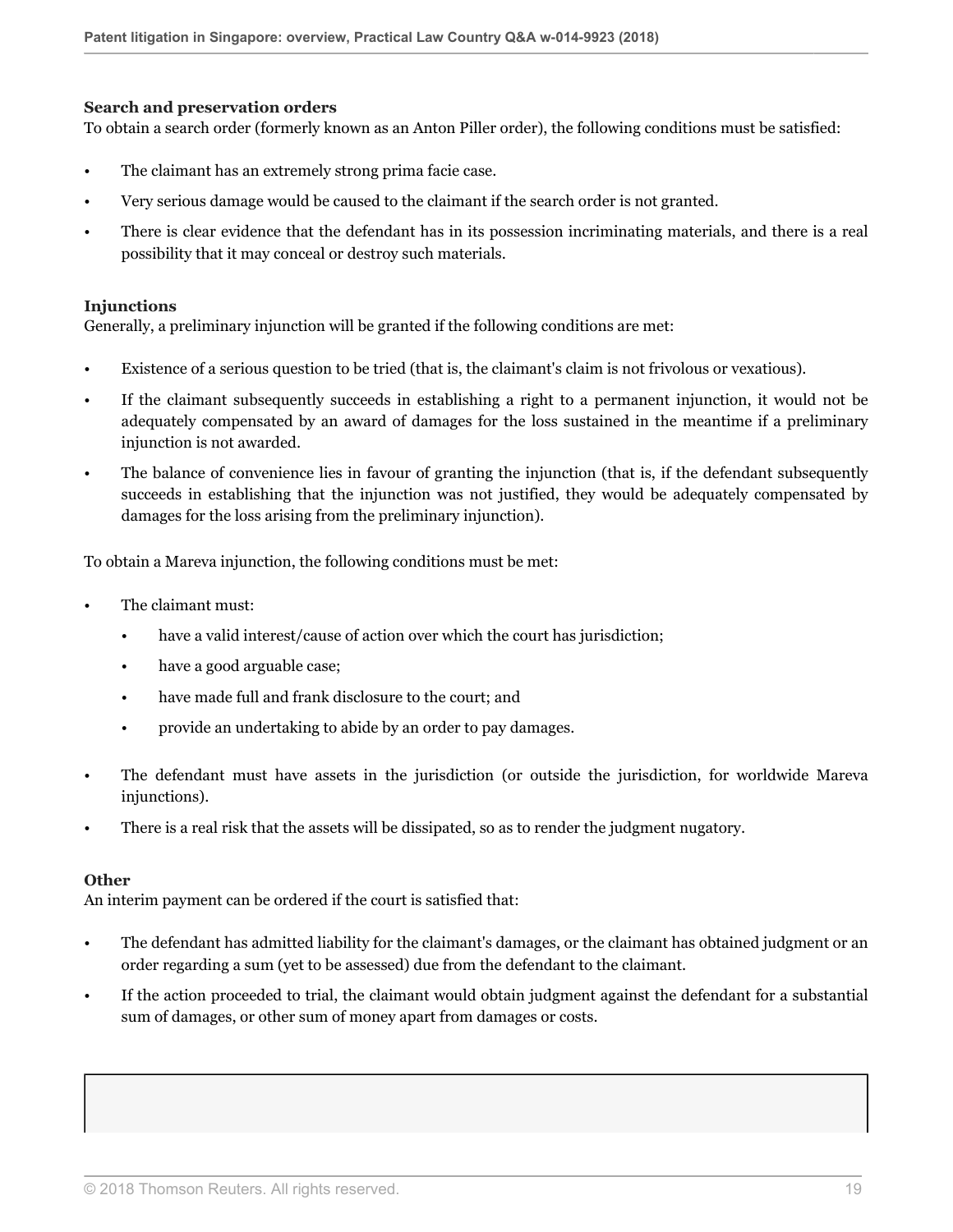32. Can a protective writ be filed at the court at which an ex parte application may be filed against that defendant?

Protective writs are not available in Singapore.

33. What is the format/procedure of preliminary injunction proceedings?

#### **General**

An application for a preliminary injunction is filed by way of summons supported by evidence set out in an affidavit.

An application cannot be made before the issue of the originating process unless the case is urgent and if so, the originating process must be issued by a certain time after the grant of the injunction. The defendant will have an opportunity to respond by filing a responsive affidavit. The matter will then be heard in chambers.

#### **Level of proof**

To obtain a preliminary injunction, the claimant must satisfy the court that it has a serious issue to be tried, and that the balance of convenience favours the granting of an injunction.

To establish that there is a serious issue to be tried, the claimant must show that it has a real, credible case of patent infringement, but this requirement is not as high as establishing infringement at the final hearing. If the defendant alleges invalidity, the claimant must also address the defendant's invalidity arguments.

In considering the balance of convenience, the court considers the harm suffered by the claimant if the preliminary injunction is not granted against the harm suffered by the defendant if the preliminary injunction is granted. An important factor is whether financial compensation will be an adequate remedy to the claimant if infringement is established.

#### **Evidence**

Generally, evidence is given through written witness statements in all preliminary applications.

#### **Patent validity**

A defendant can raise the issue of validity, but the issue will not be determined at that stage. However, clear evidence may be taken into account.

#### **Length of proceedings**

Preliminary injunction proceedings usually last between one and two months. A preliminary injunction, if granted, will continue until discharged at trial or earlier.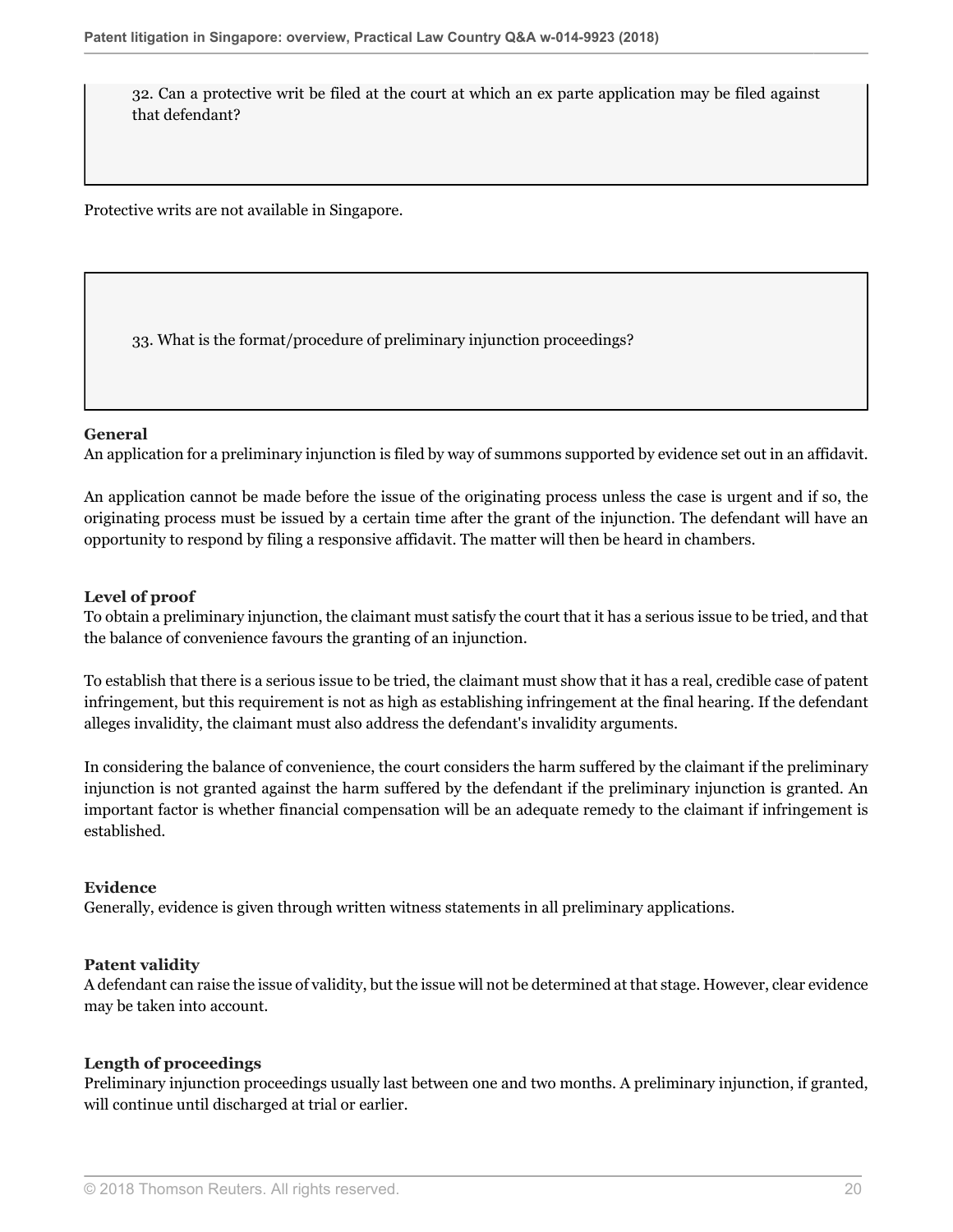34. If a preliminary injunction is granted and the main infringement action is finally lost, can the defendant claim damages for the unjustified preliminary injunction?

The defendant can claim damages if it can prove that it has suffered damage as a result of the unjustified preliminary injunction.

The claimant is usually not required to provide any bond or guarantee, but must provide an undertaking to abide by any possible order for damages if the defendant sustains any damage due to the injunction.

## **Final remedies**

35. What remedies are available against a patent infringer?

#### **Permanent injunction**

Usually, the grant of a permanent injunction relates to the products or processes alleged to infringe the patent. However, the courts have discretion to determine the extent of the relief granted.

The court may grant an injunction that is broader in scope where the exclusion of certain items not specifically covered in the injunction requested by the patent owner would render the injunction ineffective against future infringement by the infringer.

Any third party (including the infringer's suppliers or customers) who has been notified of an injunction and knowingly aids, abets, assists in or permits a breach of an injunction order will be in contempt of court. Acting in contempt of court can lead to a fine or imprisonment, at the discretion of the court.

#### **Monetary remedies**

The monetary remedies available against a patent infringer are damages and an account of profits. Only one type of monetary remedy can be awarded in respect of the same infringement, which means that either damages or an account of profits can be awarded to the patent owner.

Punitive damages are not available in patent infringement disputes.

The quantum of monetary remedies is generally assessed by the Singapore courts at a separate, later stage after the liability assessment.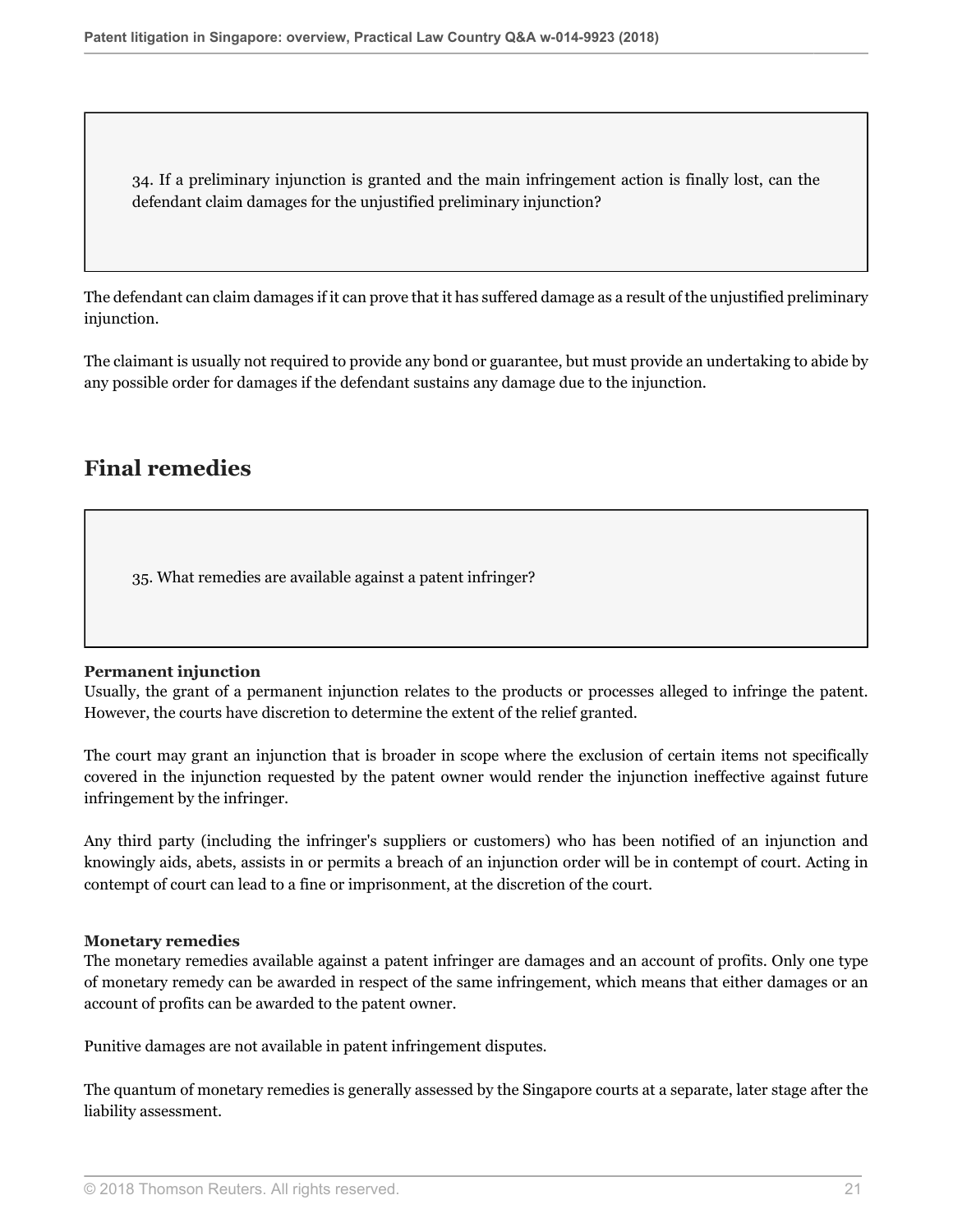#### **Delivery up or destruction of infringing goods**

The court can order the delivery up or destruction of any infringing product or any article in which the patented product is inextricably comprised or which can only be used in an infringing manner.

#### **Declaration of infringement and validity**

The Singapore court can make a declaration that the patent is valid and has been infringed. A certificate of contested validity can be issued to deter subsequent infringers from challenging the patent validity under threat of additional costs consequences if validity is upheld.

### **Appeal procedure**

36. What avenues of appeal are available for a defeated party and under what conditions?

If the proceedings are brought before a registrar of the High Court, an appeal can be brought before a judge or judicial commissioner of the High Court and then to the Court of Appeal.

An appeal must be made by filling a notice of appeal in the prescribed form within 14 days after the judgment, order or decision appealed against was given or made in the case of an appeal to a judge or judicial commissioner, and within 30 days in the case of appeals to the Court of Appeal. In certain cases, the notice of appeal must be accompanied by the provision of security for the respondent's appeal costs.

In certain matters, appeals can only be brought to the Court of Appeal with leave. Any judgment or order of a district court exercising civil jurisdiction to which the parties have already consented in writing cannot be appealed against.

### **Litigation costs**

37. What level of cost should a party expect to incur to take a case through to a first instance decision, preliminary injunction proceedings and appeal proceedings?

The level of cost that will be incurred depends on a variety of factors, including the value of the claim and the complexity of the case.

Rough estimates are as follows: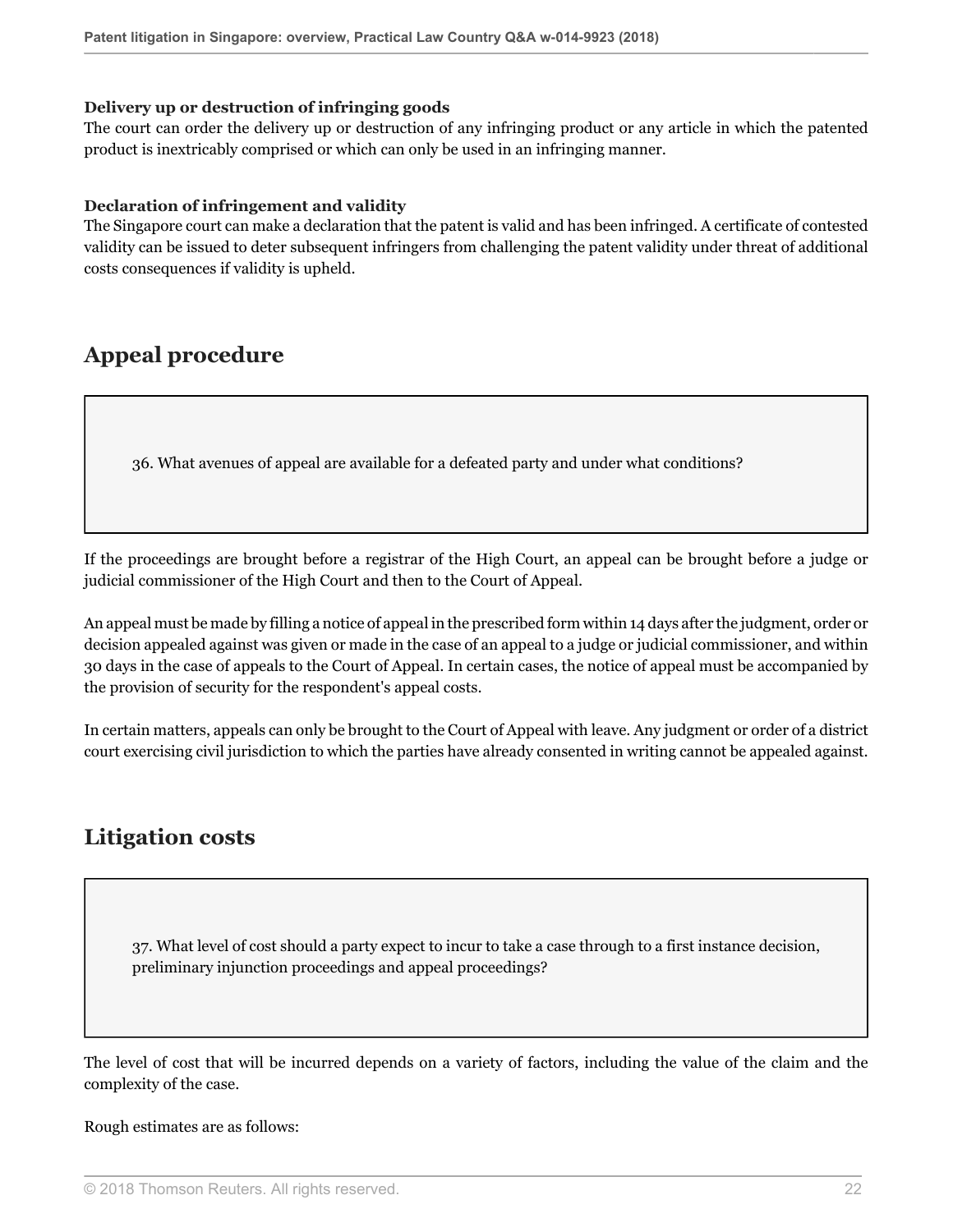- First instance decision in the High Court: US\$250,000 to US\$350,000.
- Preliminary injunction proceedings in the High Court: US\$20,000 to US\$50,000.
- Appeal proceedings:
	- appeal to the High Court: US\$8,000 to US\$30,000;
	- appeal to the Court of Appeal: US\$30,000 to USS\$60,000.

### **Reform**

38. What are the important developing and emerging trends in your country's patent law?

The following key changes to the Singapore patents regime took effect on 30 October 2017.

#### **Broadening of grace period**

The broadened grace period allows inventors greater leeway in disregarding their prior public disclosures of the invention. Under the new rules, public disclosure must not be made more than 12 months before the filing date of the Singapore patent application. The public disclosure must be made by the inventor or a person who obtained the subject matter of the invention directly or indirectly from the inventor. The provision does not exclude the inventor's earlier validly filed and pending patent (or utility model or other IP rights) applications that have been published.

#### **Patentability of natural products and processes**

Under the amended Intellectual Property Office of Singapore (IPOS) Examination Guidelines, an isolated or purified material or micro-organism is considered a discovery and not an invention (that is, non-patentable subject matter). Only a new use of the isolated or purified material or micro-organism is patentable.

Isolated material or micro-organisms that have been modified, and are clearly distinguished from the naturally occurring material or micro-organism, are patentable. However, the extent of modification that is required is not immediately apparent.

A claim directed at a naturally occurring process is not patentable subject matter, but a new application of such a naturally occurring process is patentable.

#### **Stricter patent examination procedure**

The following summarises the upcoming main changes to the patent examination system from 2020, which aim to promote innovation and Singapore's economic growth: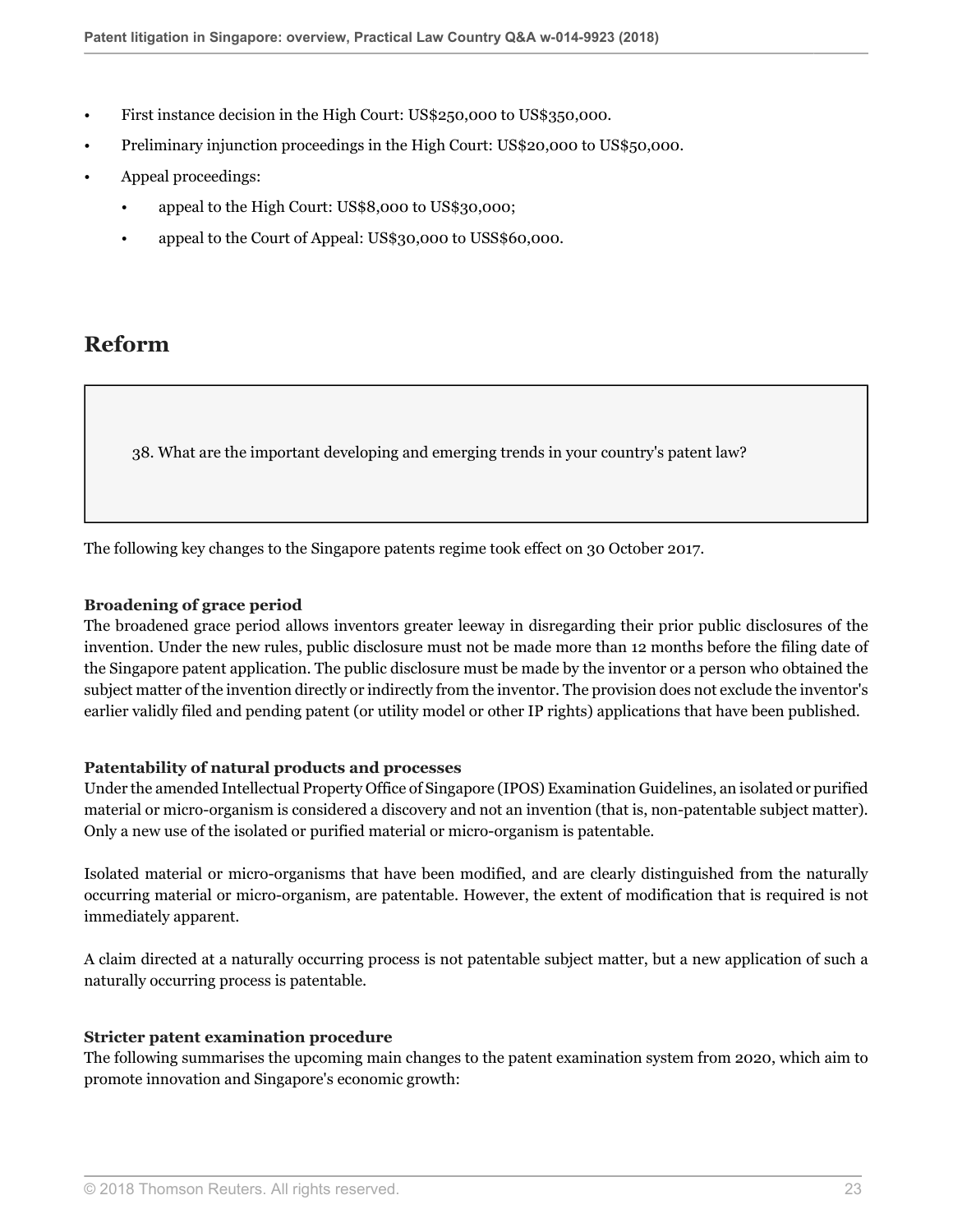- All patent applications filed on or after 1 January 2020 will go through a full substantive examination by the IPOS. Patent applications filed on or after 1 January 2020 include:
	- national patent applications with a filing date on or after 1 January 2020;
	- international patent applications entering the national phase having a filing date on or after 1 January 2020; and
	- divisional patent applications having an initiation date on or after 1 January 2020.
- The supplementary examination that relies on a foreign grant or final examination results from approved corresponding applications (foreign route) will be abolished for patent applications filed on or after 1 January 2020. Under the current foreign route where a supplementary examination is carried out, the examiner examines whether the foreign grant or final results of a foreign examination meet Singapore requirements, and does not consider substantive issues of novelty and inventive step. While the foreign route is discontinued, the search process can still be conducted by either the IPOS or a foreign patent office.

### **Online resources**

**Singapore Statutes W** *[https://sso.agc.gov.sg](https://sso.agc.gov.sg )*

**Description.** This an official website managed and maintained by the Legislation Division of the Attorney-General's Chambers providing free online access to national legislation, including the Patents Act and Patent Regulations, as well as IP-related laws.

**Intellectual Property Office of Singapore (IPOS) W** *[www.ipos.gov.sg](http://www.ipos.gov.sg)*

**Description.** This is the official website of the IPOS.

**Singapore Academy of Law W** *[www.singaporelaw.sg/sglaw](http://www.singaporelaw.sg/sglaw)*

**Description.** This is the official website managed and maintained by Singapore Academy of Law, providing information on the Singapore legal system and Singapore case law, among others.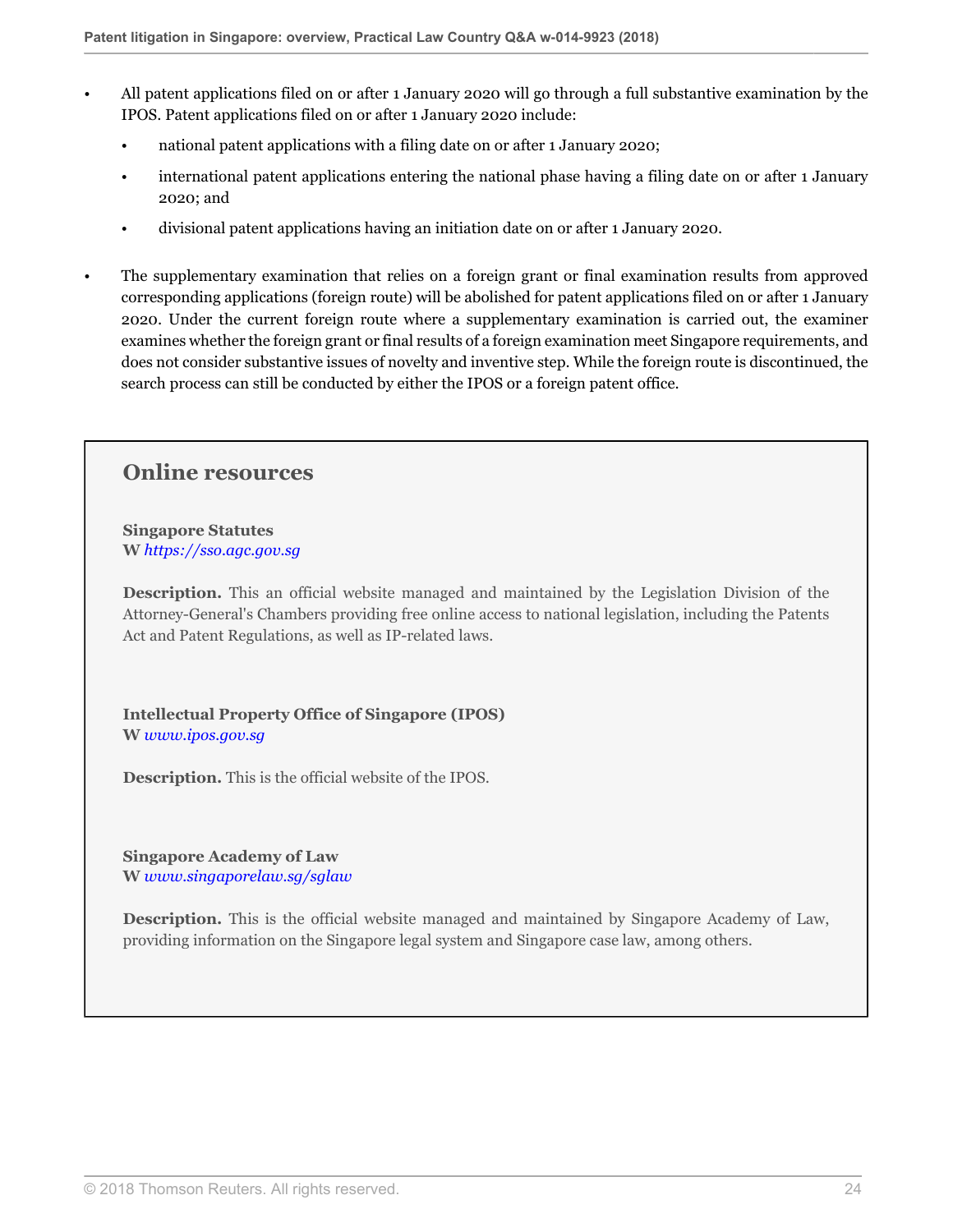## **Contributor profiles**

**Jason Chan, Director**

#### **Amica Law LLC**



**T** +65 6303 6215 **F** +65 6303 6222 **E** *[jason.chan@amicalaw.com](mailto:jason.chan@amicalaw.com)* **W** *[www.amicalaw.com](http://www.amicalaw.com)*

**Professional qualifications.** Singapore, Advocate and Solicitor, 1992; Singapore Registered Patent Attorney.

**Areas of practice.** Intellectual property disputes; telecommunications.

#### **Recent litigation and transactions**

- Patent infringement action involving synthetic diamond manufacture.
- Copyright proceedings involving pirated movie site blocking orders.
- Patent revocation cases in the field of petrochemicals.
- Patent infringement action involving oil drilling platforms and exhaust systems.
- Patent infringement and invalidity actions concerning a patent for portable USB flash devices.
- IT contract claims involving design, delivery and installation of IT systems for a pension statutory body.
- Patent infringement action concerning the HIV-2 virus.
- Advised local telecommunications providers on auction rules for spectrum licences, network infrastructural roll-outs, licensing regimes, interconnection and interoperability, pricing, anticompetition rules and data protection.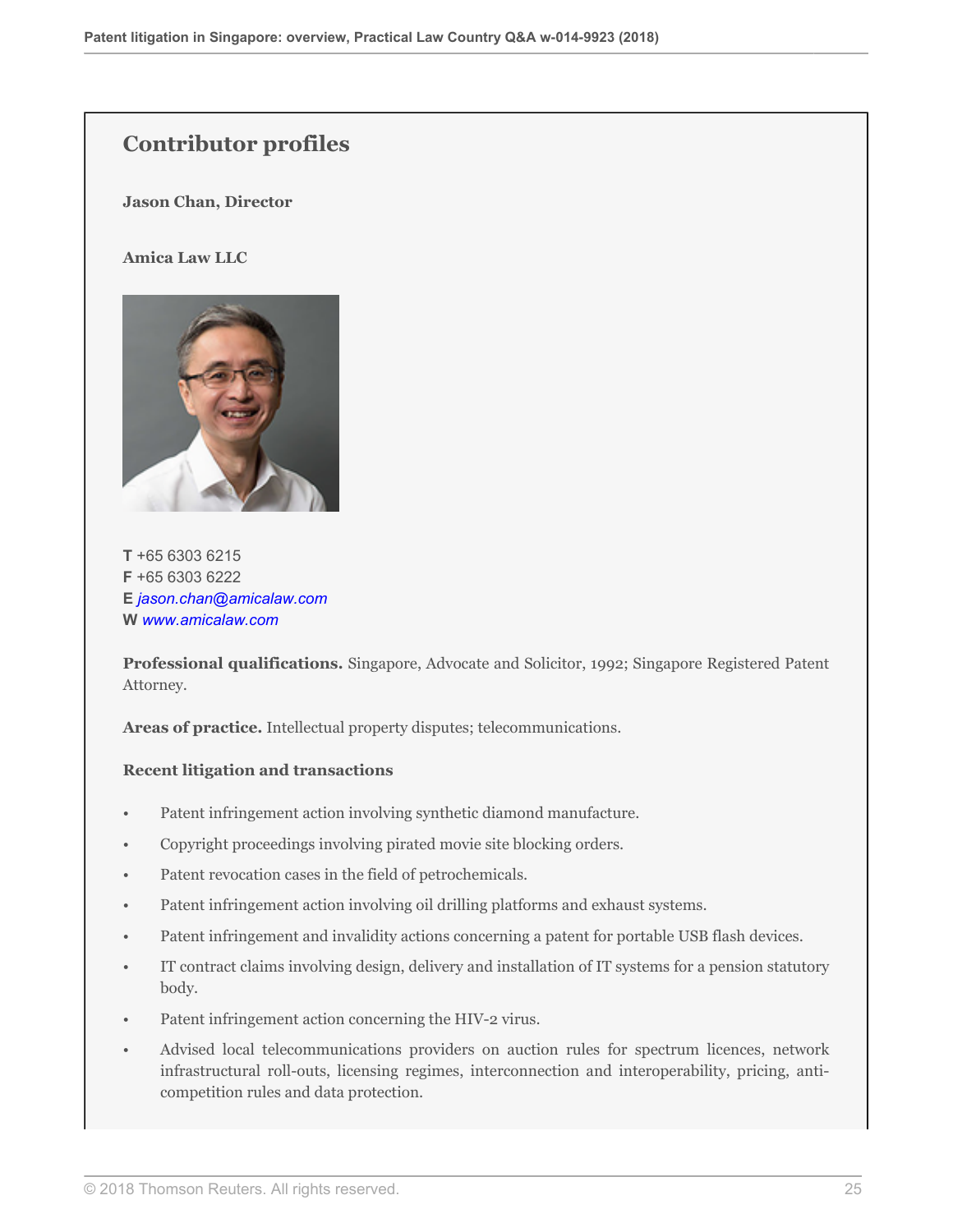**Languages.** English, Chinese, Chinese dialects

#### **Professional associations/memberships**

- Co-Chairperson, Anti-Counterfeiting Committee (2015-2018) and Copyright Committee (2008-2014) of the Asian Patent Attorneys Association of Asian Patent Attorneys Association.
- Adjunct tutor for Practice Law Course conducted by the Singapore Institute of Legal Education.
- Adjunct tutor for the Graduate Certificate in IP Law of the National University of Singapore.
- Member of the Law Ministry's Committee for Review of Singapore's IP Dispute Resolution Framework.
- Law Society's Inquiry Panel 2015-2017.
- INTA Parallel Imports Committee, Asia-Pacific Subcommittee

**Publications.** Contributing Author to *"Law and Practice of Commercial Litigation in Singapore" (Sweet & Maxwell 2015)*.

#### **Liza Lam, Patent Attorney**

#### **Amica Law LLC**



**T** +65 6303 6221 **F** +65 6303 6222 **E** *[liza.lam@amicalaw.com](mailto:liza.lam@amicalaw.com)* **W** *[www.amicalaw.com](http://www.amicalaw.com)*

**Professional qualifications.** Singapore, Registered Patent Attorney

**Areas of practice.** Intellectual property; engineering and life sciences.

**Non-professional qualifications.** PhD, University of Southampton, UK; MEng in Biomedical Engineering, Nanyang Technological University, Singapore; BEng in Electrical and Electronics Engineering, Nanyang Technological University, Singapore